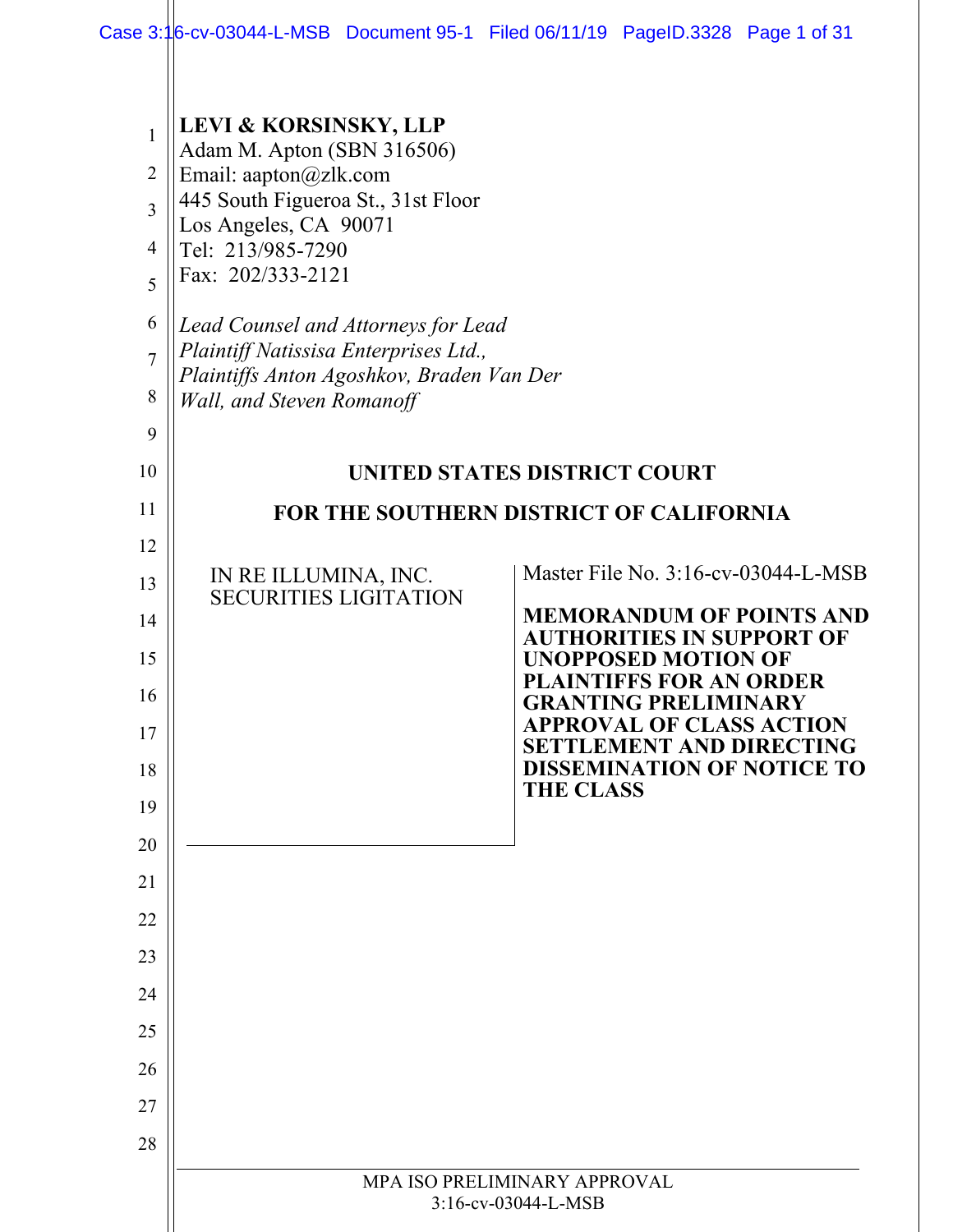|                     |      |                 |    | Case 3:16-cv-03044-L-MSB Document 95-1 Filed 06/11/19 PageID.3329 Page 2 of 31 |                                                                                                          |  |
|---------------------|------|-----------------|----|--------------------------------------------------------------------------------|----------------------------------------------------------------------------------------------------------|--|
| 1<br>$\overline{2}$ |      |                 |    | <b>MEMORANDUM OF POINTS AND AUTHORITIES</b>                                    | <b>TABLE OF CONTENTS</b>                                                                                 |  |
| 3                   | I.   |                 |    |                                                                                |                                                                                                          |  |
| $\overline{4}$<br>5 | II.  |                 |    | SUMMARY OF LITIGATION AND SETTLEMENT                                           |                                                                                                          |  |
| 6                   |      | A.              |    |                                                                                |                                                                                                          |  |
| 7                   |      | <b>B.</b>       |    | Procedural History and Settlement Negotiations3                                |                                                                                                          |  |
| 8                   | III. |                 |    |                                                                                |                                                                                                          |  |
| 9                   |      | A.              |    |                                                                                |                                                                                                          |  |
| 10                  |      | <b>B.</b>       |    |                                                                                |                                                                                                          |  |
| 11                  |      | $\mathcal{C}$ . |    |                                                                                |                                                                                                          |  |
| 12                  |      | D.              |    |                                                                                |                                                                                                          |  |
| 13                  |      | Ε.              |    |                                                                                |                                                                                                          |  |
| 14<br>15            | IV.  |                 |    | PRELIMINARY APPROVAL OF THE PROPOSED SETTLEMENT                                |                                                                                                          |  |
| 16                  |      | А.              |    |                                                                                |                                                                                                          |  |
| 17<br>18            |      | B.              |    | The Proposed Settlement Meets the Requirements for                             |                                                                                                          |  |
| 19<br>20            |      |                 | 1. |                                                                                | The risk, expense, complexity, and likely duration of                                                    |  |
| 21                  |      |                 | 2. |                                                                                |                                                                                                          |  |
| 22                  |      |                 | 3. |                                                                                |                                                                                                          |  |
| 23<br>24            |      |                 | 4. |                                                                                | The Proposed Settlement Resulted from Arm's Length<br>Negotiations and Did Not Involve Any Collusion  14 |  |
| 25<br>26            |      |                 | 5. |                                                                                | Any agreement required to be identified under Rule                                                       |  |
| 27<br>28            |      | $C$ .           |    |                                                                                |                                                                                                          |  |
|                     |      |                 |    |                                                                                | 1<br>MPA ISO PRELIMINARY APPROVAL<br>3:16-cv-03044-L-MSB                                                 |  |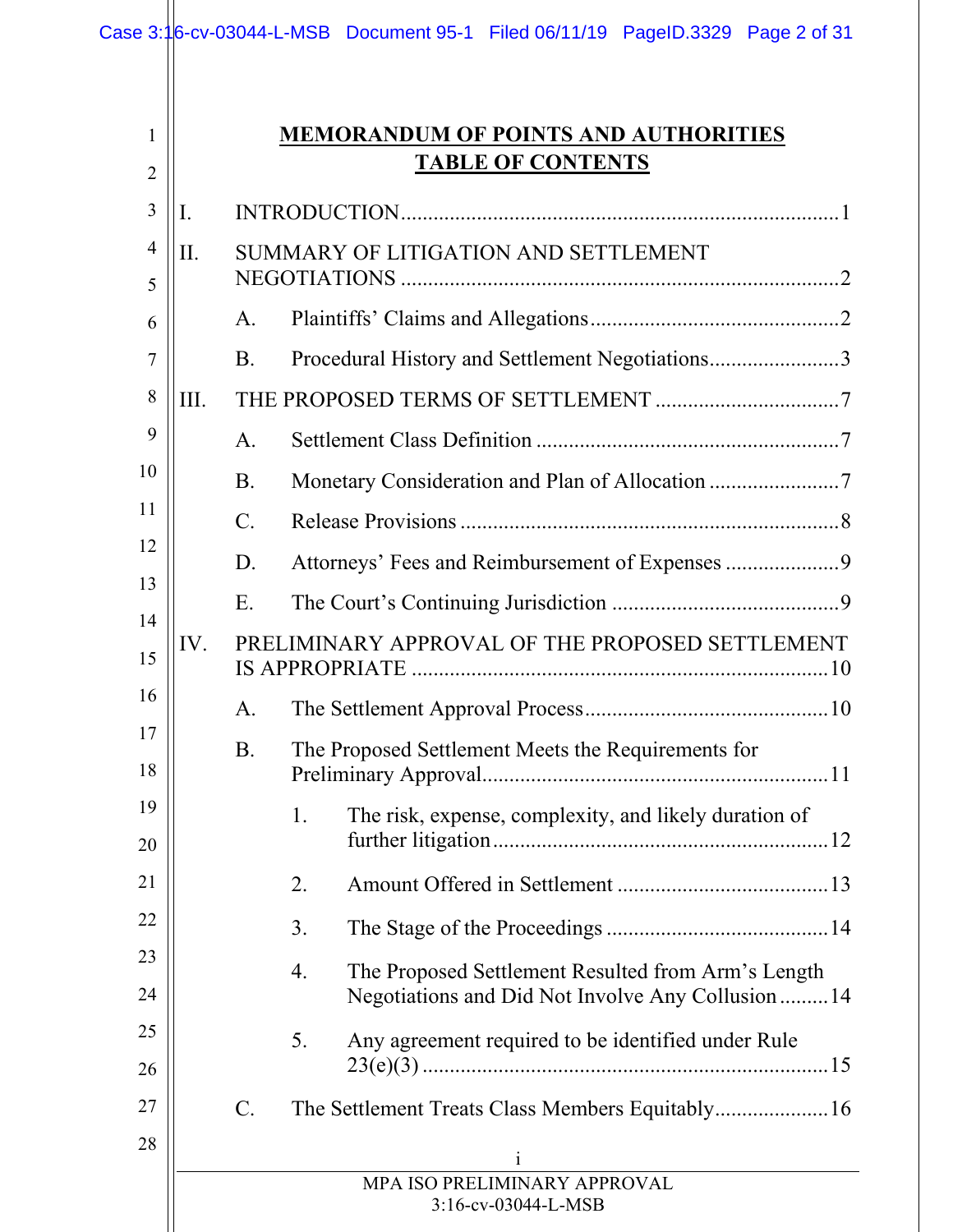| $\mathbf{1}$        | V.    |             | PROVISIONAL CERTIFICATION OF THE SETTLEMENT CLASS                                               |
|---------------------|-------|-------------|-------------------------------------------------------------------------------------------------|
| $\overline{2}$<br>3 |       | A.          | The Settlement Class Members Are So Numerous that Joinder                                       |
| 4                   |       | <b>B.</b>   |                                                                                                 |
| 5<br>6              |       | $C_{\cdot}$ | Plaintiffs' Claims Are Typical of Those of the Settlement                                       |
| 7                   |       | D.          | Plaintiffs Are Adequate Representatives of the Settlement                                       |
| 8<br>9              |       | Ε.          | The Requirements Of Rule 23(b)(3) Are Also Satisfied 21                                         |
| 10                  |       |             | Common Legal and Factual Questions Predominate 22<br>1.                                         |
| 11                  |       |             | 2.<br>A Class Action is the Superior Means to Adjudicate                                        |
| 12                  |       |             | Plaintiffs' and Members of the Settlement Class's                                               |
| 13<br>14            | VI.   |             | THE PROPOSED NATURE AND METHOD OF CLASS NOTICE<br>ARE CONSTITUTIONALLY SOUND AND APPROPRIATE 23 |
| 15                  | VII.  |             |                                                                                                 |
| 16                  | VIII. |             |                                                                                                 |
| 17                  |       |             |                                                                                                 |
| 18                  |       |             |                                                                                                 |
| 19                  |       |             |                                                                                                 |
| 20                  |       |             |                                                                                                 |
| 21                  |       |             |                                                                                                 |
| 22                  |       |             |                                                                                                 |
| 23                  |       |             |                                                                                                 |
| 24                  |       |             |                                                                                                 |
| 25                  |       |             |                                                                                                 |
| 26                  |       |             |                                                                                                 |
| 27                  |       |             |                                                                                                 |
| 28                  |       |             | $\ddot{i}$                                                                                      |
|                     |       |             | MPA ISO PRELIMINARY APPROVAL                                                                    |
|                     |       |             | 3:16-cv-03044-L-MSB                                                                             |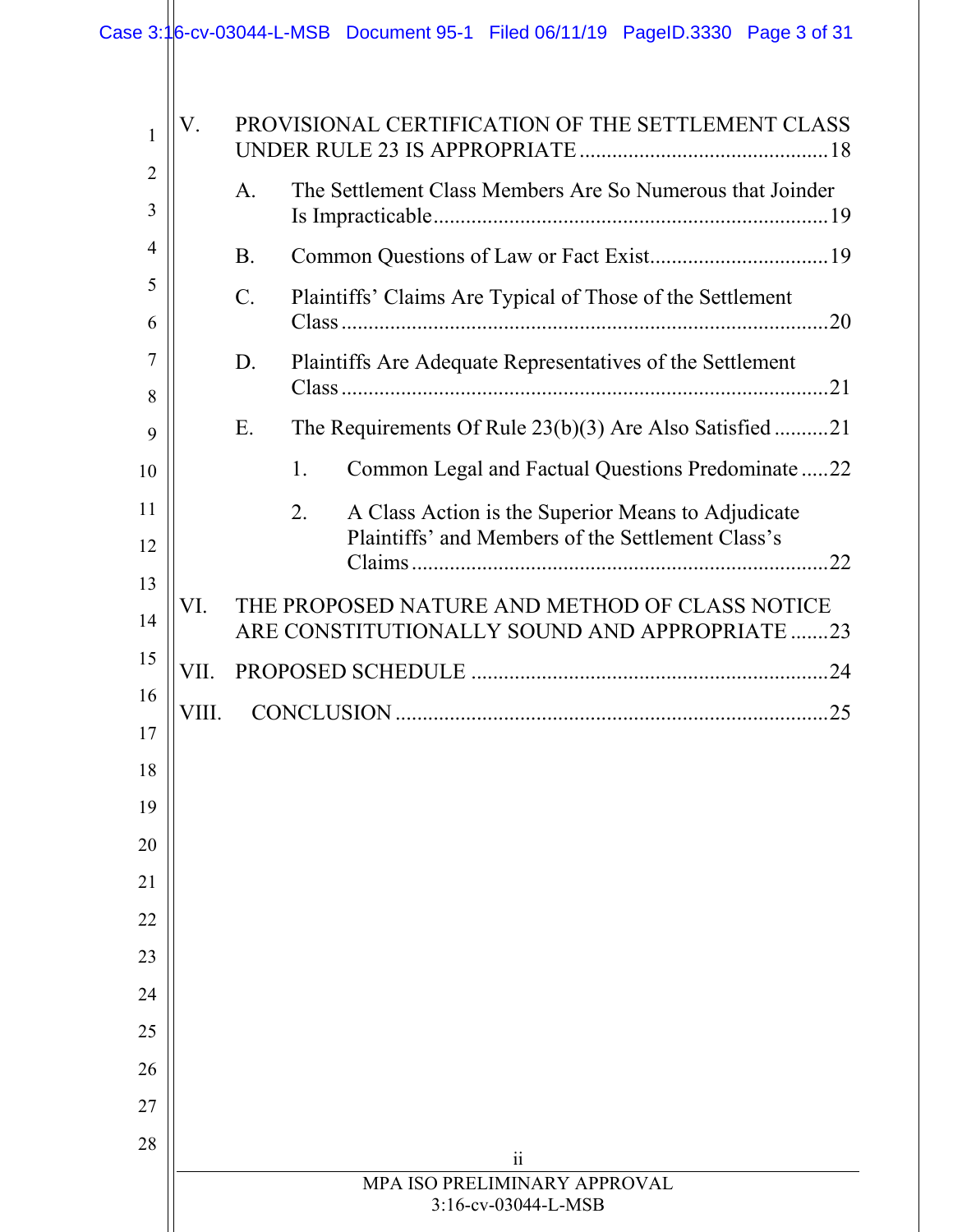| 1              | <b>TABLE OF AUTHORITIES</b>                                           |
|----------------|-----------------------------------------------------------------------|
| $\overline{2}$ | <b>Cases</b>                                                          |
| 3              | Alberto v. GMRI,                                                      |
| 4              | No. Civ. 07-1895 WBS DAD, 2008 WL 4891201 (E.D. Cal. Nov. 12, 2008)15 |
| 5              | Amchem Prods., Inc. v. Windsor,                                       |
| 6              |                                                                       |
| 7              | In re Applied Micro Circuits Corp. Sec. Litig.,                       |
| 8              | No. 01-cv-0649 (KAJB), 2003 WL 25419526 (S.D. Cal. July 15, 2003) 18  |
| 9              | Bellows v. NCO Financial Sys., Inc.,                                  |
| 10             | No. 3:07-CV-01413-W-AJB, 2008 WL 5458986 (S.D. Cal. Dec. 10, 2008)14  |
| 11             | Browning v. Yahoo! Inc.,                                              |
| 12             | No. C04-01463 HRL, 2006 WL 3826714 (N. D. Cal. Dec. 27, 2006)11       |
| 13             | In re Cement and Concrete Antitrust Litig.,                           |
| 14             |                                                                       |
| 15             | Chavarria v. N.Y. Airport Serv., LLC,                                 |
| 16             |                                                                       |
| 17             | In re Datatec Sys., Inc. Sec. Litig.,                                 |
| 18             |                                                                       |
| 19             | In re Equity Funding Corp. of Am Sec. Litig.,                         |
| 20             |                                                                       |
| 21             | In re Gen. Instrument Sec. Litig.,                                    |
| 22             |                                                                       |
| 23             | General Telephone Co. of Southwest v. Falcon,                         |
| 24             |                                                                       |
| 25             | Hanlon v. Chrysler Corp.,                                             |
| 26             |                                                                       |
| 27             |                                                                       |
| 28             | iii                                                                   |
|                | MPA ISO PRELIMINARY APPROVAL                                          |
|                | 3:16-cv-03044-L-MSB                                                   |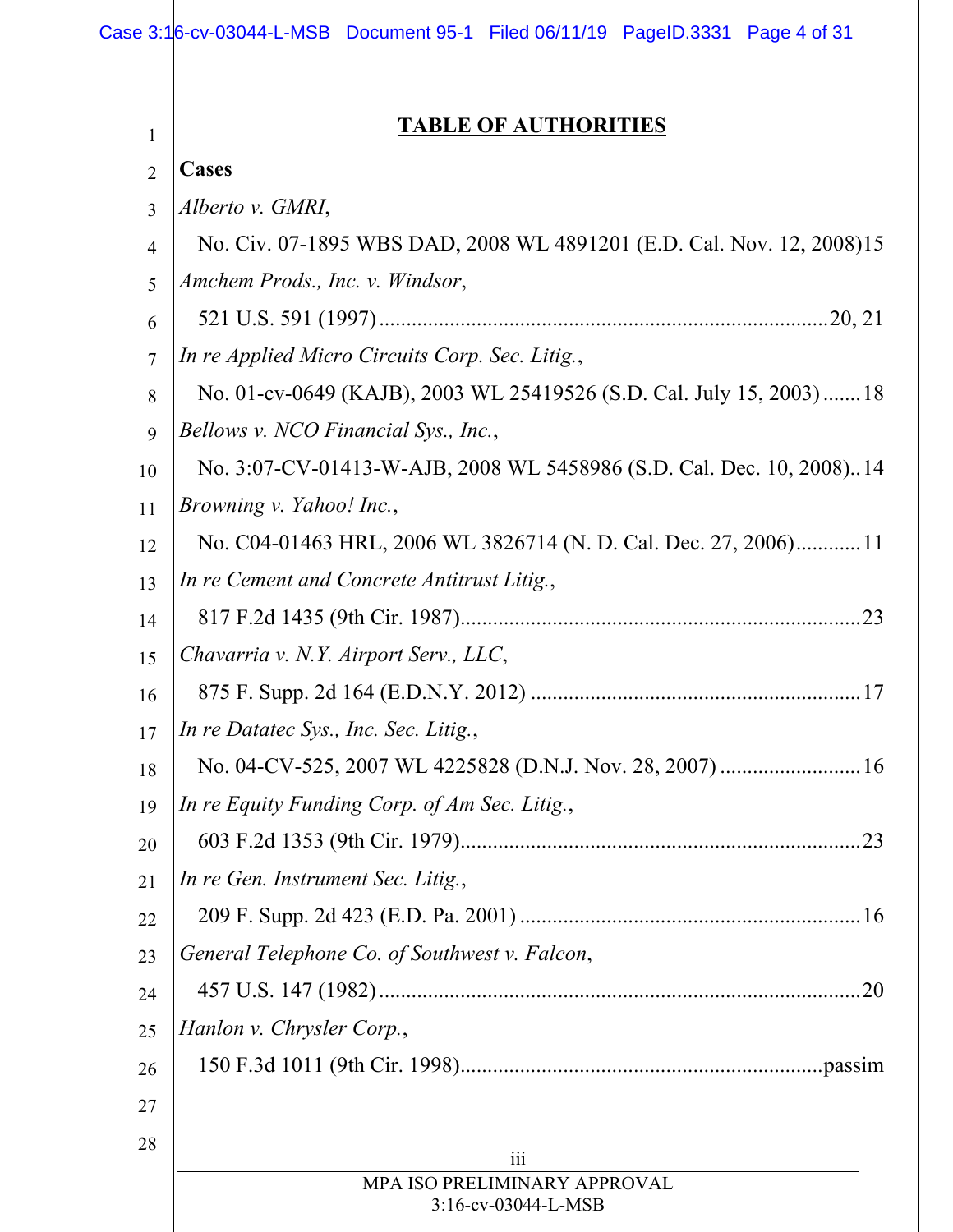$\mathbf{\mathbf{\mathsf{H}}}$ 

| 1              | In re Heritage Bond Litig.,                                               |
|----------------|---------------------------------------------------------------------------|
| $\overline{2}$ | No. MDL 02-ML-1475 DT, 2004 WL 1638201 (C.D. Cal. July 12, 2004) 19       |
| 3              | Linney v. Cellular Alaska P'ship,                                         |
| 4              | No. C-96-3008 DLJ, 1997 WL 450064 (N.D. Cal. July 18, 1997)  10           |
| 5              | Officers for Justice v. Civil Serv. Comm'n,                               |
| 6              |                                                                           |
| $\overline{7}$ | In re Omnivision Tech., Inc.,                                             |
| 8              |                                                                           |
| 9              | Rodriguez v. Carlson,                                                     |
| 10             |                                                                           |
| 11             | Schaefer v. Overland Express Family of Funds,                             |
| 12             |                                                                           |
| 13             | Staton v. Boeing Co.,                                                     |
| 14             |                                                                           |
| 15             | Torrisi v. Tucson Elec. Power Co.,                                        |
| 16             |                                                                           |
| 17             | In re Veeco Instruments Inc. Sec. Litig.,                                 |
| 18             | No. 05 MDL 0165, 2007 WL 4115809 (S.D.N.Y. Nov. 7, 2007) 16, 17           |
| 19             | $\ $ In re WorldCom, Inc. Sec. Litig.,                                    |
| 20             |                                                                           |
| 21             | <b>Other Authorities</b>                                                  |
| 22             | <i>Manual for Complex Litigation, Third, §23.14 (West ed. 1995)22, 23</i> |
| 23             | <b>Rules</b>                                                              |
| 24             |                                                                           |
| 25             |                                                                           |
| 26             |                                                                           |
| 27             |                                                                           |
| 28             | iv                                                                        |
|                | MPA ISO PRELIMINARY APPROVAL<br>3:16-cv-03044-L-MSB                       |
|                |                                                                           |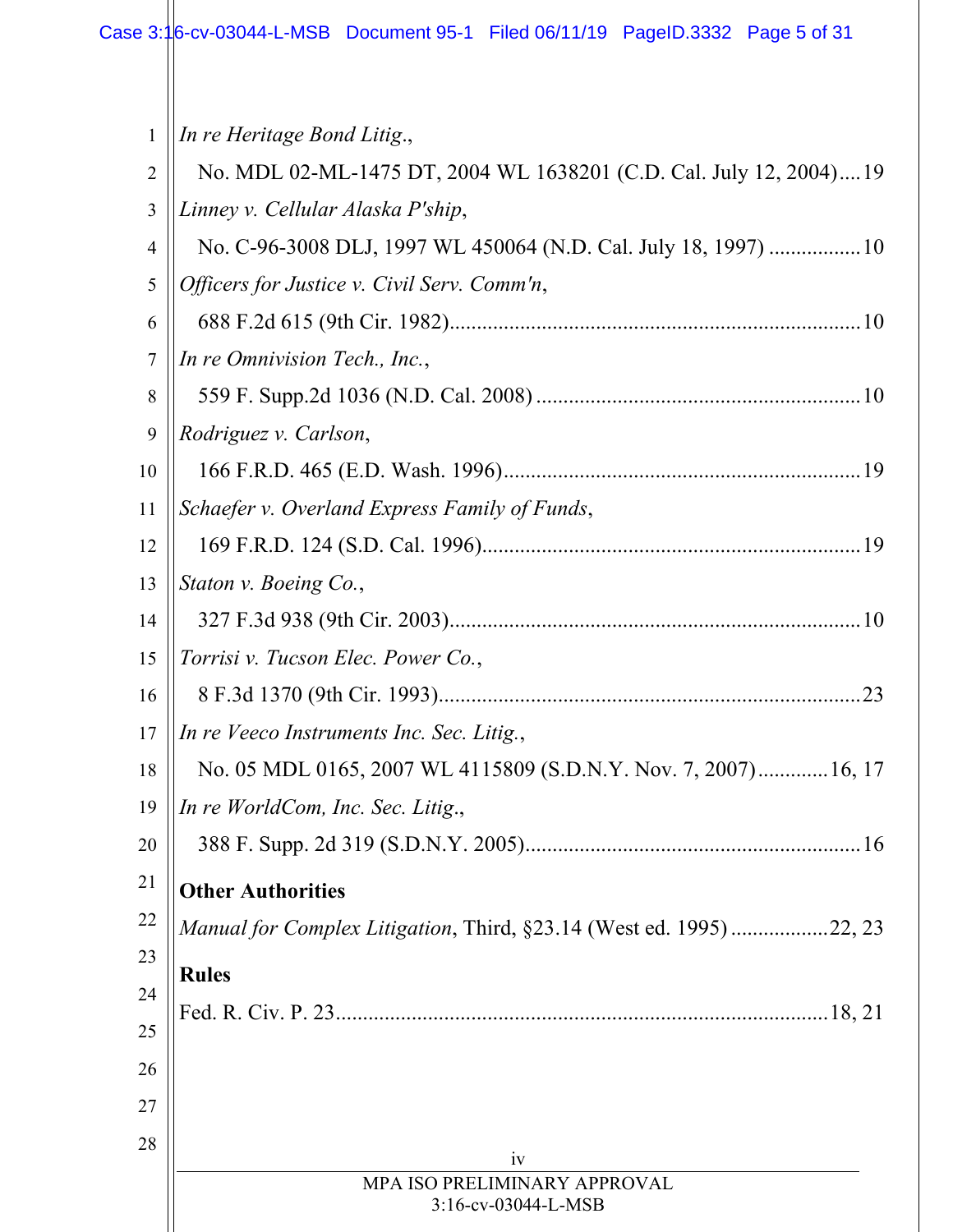### <span id="page-5-0"></span>**I. INTRODUCTION**

1

2 3 4 5 6 7 8 9 10 11 12 13 14 Anton Agoshkov, individually and as the putative assignee of the claims of Lead Plaintiff Natissisa Enterprises Ltd., and Plaintiffs Braden Van Der Wall and Steven Romanoff (collectively, "Plaintiffs") respectfully submit this memorandum in support of their unopposed motion for an order preliminarily approving the proposed settlement ("Settlement") of this action embodied in the Stipulation.<sup>[1](#page-5-1)</sup> The proposed Settlement was reached after the parties engaged in hard-fought litigation and arm's length settlement negotiations. Based on a thorough understanding of the facts and the law, the parties agreed to the proposed Settlement which consists of a payment of \$13,850,000 in cash. If approved, it will fully resolve this action filed in December 2016 on behalf of a class of people who purchased or otherwise acquired common stock of Illumina, Inc. ("Illumina" or the "Company") during the period between July 26, 2016, and October 10, 2016, inclusive ("Settlement Class").

15 16 17 18 19 20 21 22 23 24 In determining whether preliminary approval is warranted, the sole issue before the Court is whether the proposed Settlement is within the range of what might be found to be fair, reasonable and adequate so that notice of the proposed Settlement can be given to members of the Settlement Class and a hearing can be scheduled to consider final settlement approval. The Settlement clearly meets these criteria. As discussed below, while Plaintiffs believe their claims are meritorious, significant issues exist with respect to liability and damages, and therefore the \$13,850,000 cash fund that will be created under the parties' agreement represents a beneficial resolution of the Litigation and the Settlement is in the best interests of the Settlement Class.

25

 $\overline{a}$ 

<span id="page-5-1"></span>26 27 <sup>1</sup> Unless otherwise stated, capitalized terms have the same meaning as in the Stipulation.

1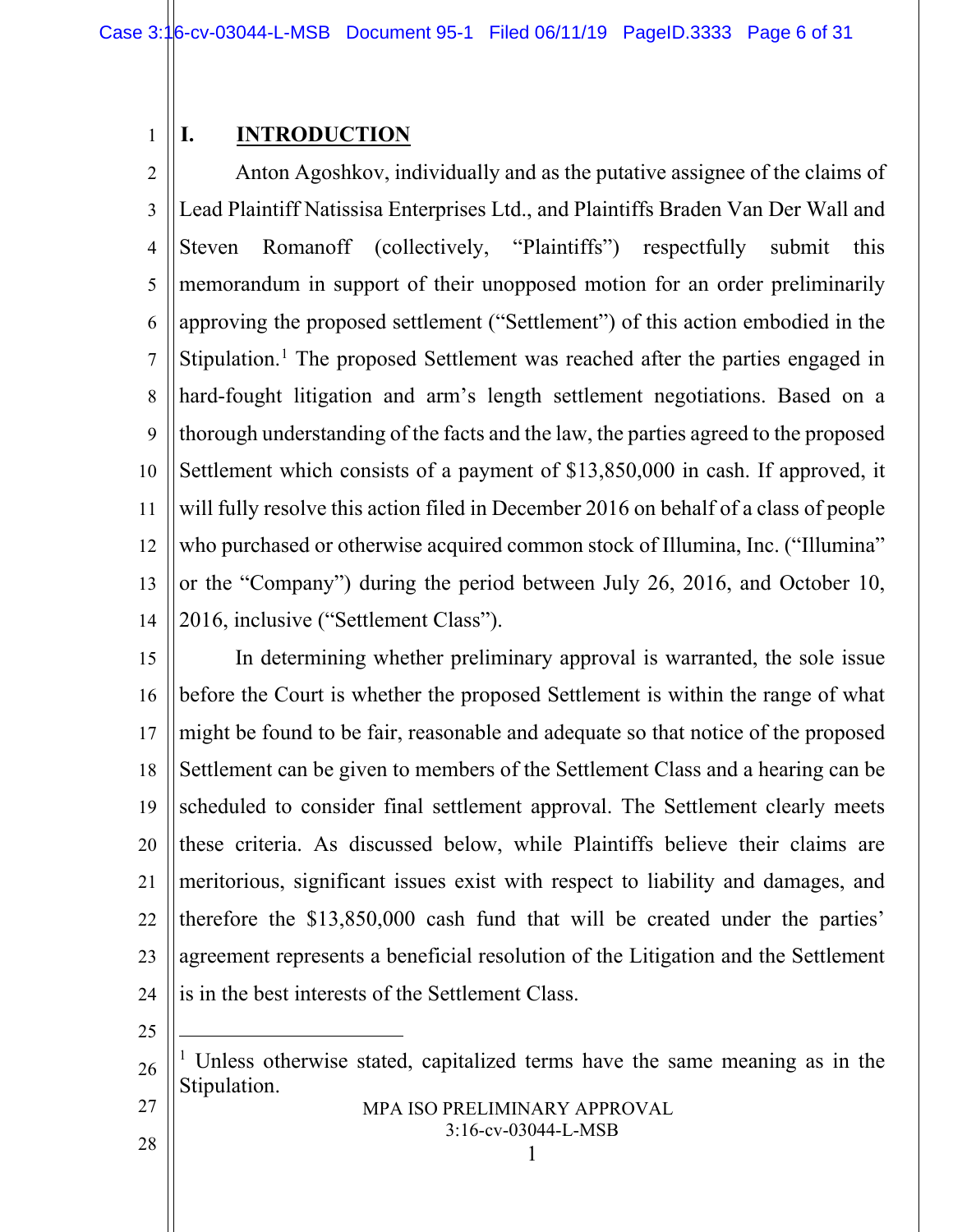1 2 3 4 5 6 7 Because all the requirements for settlement approval are met, the Court should certify the Settlement Class for settlement purposes only. Also, because the Plan of Allocation is fair, reasonable and adequate, it should be preliminarily approved. Finally, the Court should schedule a final approval hearing to determine whether the proposed Settlement, the Plan of Allocation, and Lead Counsel's request for attorneys' fees and reimbursement of expenses should be finally approved as fair, reasonable and adequate.

8

<span id="page-6-1"></span>9

### <span id="page-6-0"></span>**II. SUMMARY OF LITIGATION AND SETTLEMENT NEGOTIATIONS**

10

### **A. Plaintiffs' Claims and Allegations**

11 12 13 14 15 16 17 18 19 20 21 22 23 Plaintiffs bring this action on behalf of all persons who purchased or otherwise acquired Illumina common stock during the period between July 26, 2016, and October 10, 2016, inclusive (the "Class Period"). Plaintiffs' Amended Complaint for Violation of Federal Securities Laws (the "Amended Complaint")[2](#page-6-2) alleges that Defendants made false and/or materially misleading statements about Illumina's ability to accurately and truthfully disclose that demand for its "HiSeq" sequencing instrument was decreasing, that Ilumina's disclosures relating the resulting earning projections were otherwise misleading, and that control person liability had attached. Specifically, the Amended Complaint alleges that, during the Class Period, Defendants made false and/or misleading statements and/or failed to disclose that: (1) the Company lacked adequate internal controls over financial reporting; and (2) as a result of the foregoing, the Company's financial statement were materially false and misleading at all relevant times.

The Amended Complaint further alleges that the truth emerged on October

2

<span id="page-6-2"></span>25 26

 $\overline{a}$ 

24

- MPA ISO PRELIMINARY APPROVAL 3:16-cv-03044-L-MSB <sup>2</sup> Plaintiffs filed the Amended Complaint on May 30, 2017. ECF 28.
- 28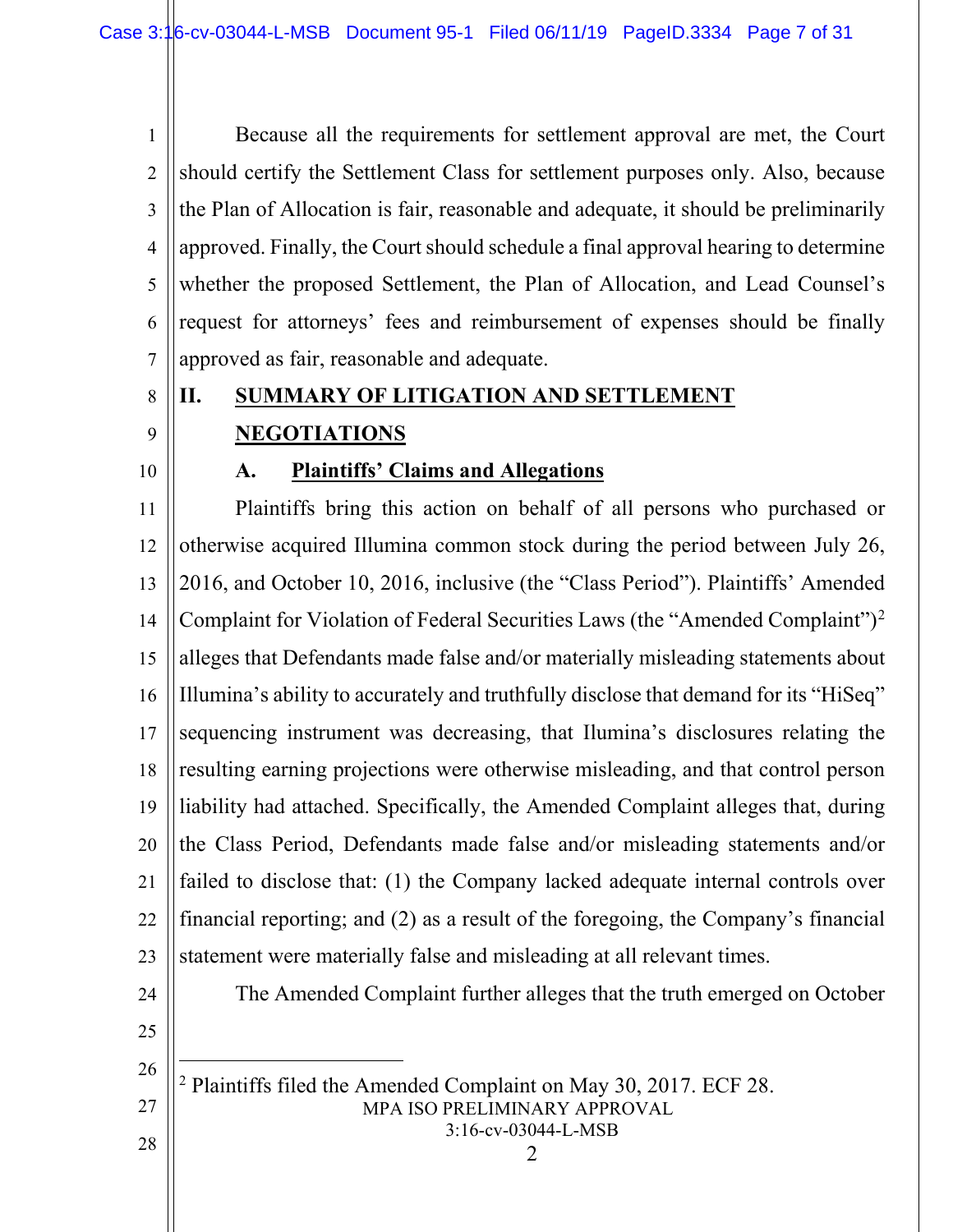1 2 3 4 5 6 7 8 9 10 10, 2016, when Illumina issued a press release announcing that third quarter revenue amounted to approximately \$607 million, significantly lower than Defendants' previous forecast of \$625 million to \$630 million. According to the Amended Complaint, Defendants revealed that the revenue shortfall was attributable to "a larger than anticipated year-over-year decline in high throughput sequencing instruments," which included the HiSeq instrument. The Amended Complaint alleges that the release of this news caused Illumina's stock price to decline. From a closing market price of \$184.85 per share on October 10, 2016, Illumina's stock price fell to \$138.99 per share on October 11, 2016, a decline of nearly 25%.

11 12 13 14 15 16 17 18 19 Defendants have denied and continue to deny all wrongdoing and maintain that their conduct was at all times proper and in compliance with applicable provisions of law. Defendants have denied and continue to deny all of the claims and contentions alleged by the Plaintiffs in this Litigation and deny that they have committed any of the wrongful acts or violations of law that are alleged in the Litigation, including that they made any material misrepresentations or omissions. Defendants expressly have denied and continue to vigorously deny all charges of wrongdoing or liability against them arising out of any of the conduct, statements, acts or omissions alleged, or that could have been alleged, in the Litigation.

<span id="page-7-0"></span>20

### **B. Procedural History and Settlement Negotiations**

21 22 23 24 25 On December 16, 2016, plaintiff Yi Fan Chen and Frontline Global Trading Pte. Ltd. filed a class action complaint in the United States District Court for the Southern District of California against Defendants. The complaint alleged violations of the Securities Exchange Act of 1934. The complaint was styled *Chen v. Illumina Inc., et al.*, No. 3:16-cv-3044. ECF. No. 1.

> MPA ISO PRELIMINARY APPROVAL 3:16-cv-03044-L-MSB

27 28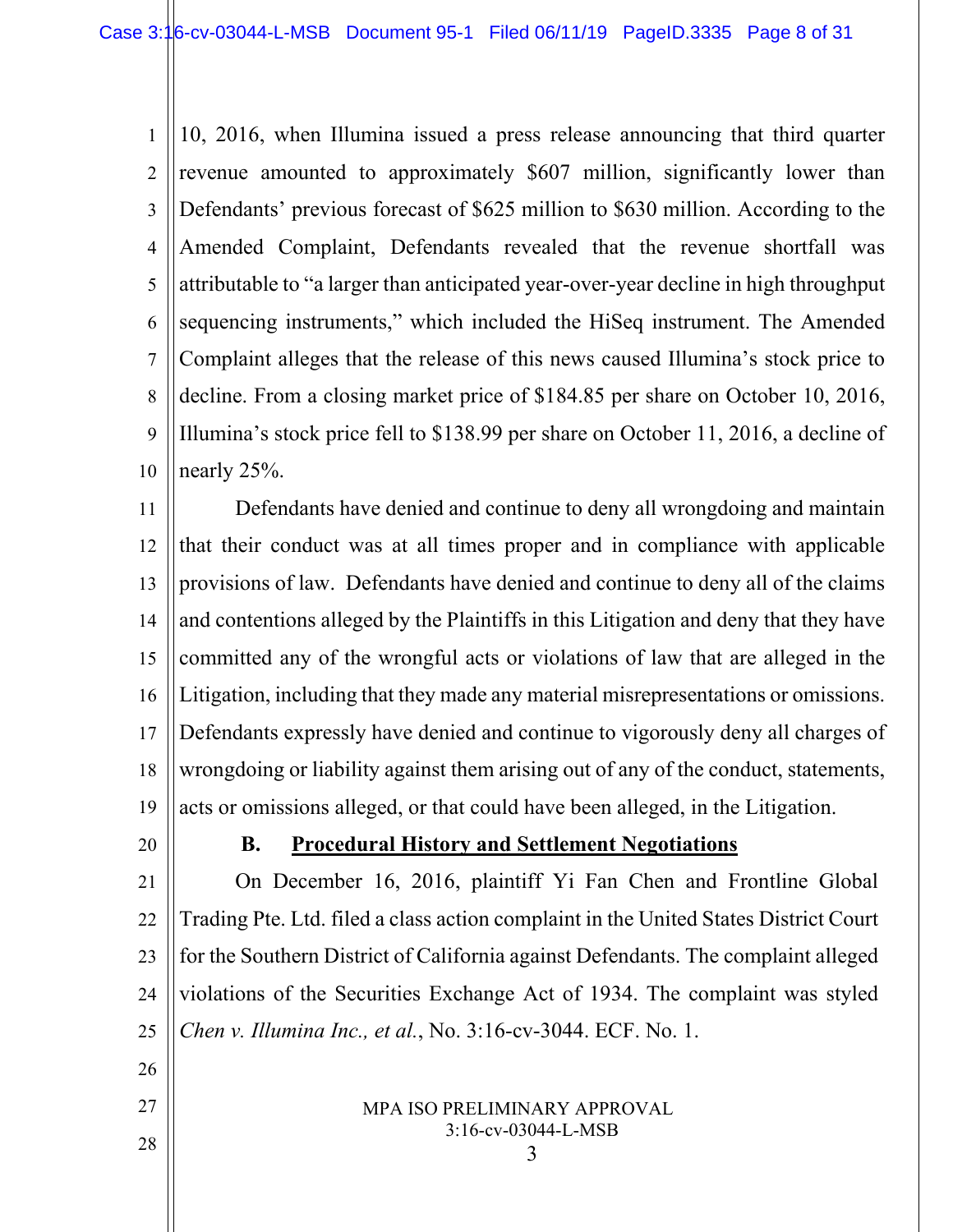1 2 3 4 5 6 7 On January 10, 2017, plaintiff James McLeod filed a second class action complaint in the United States District Court for the Southern District of California against Defendants. The complaint was substantially similar to the complaint filed by Yi Fan Chen and Frontline Global Trading Pte. Ltd. and included the same allegations of violations under the Securities Exchange Act of 1934 as the *Chen* complaint. The complaint was styled *McLeod v. Illumina Inc., et al.*, No. 3:17-cv-00053.

8 9 10 11 On March 30, 2017, the District Court consolidated the *Chen* and *McLeod* actions and appointed Natissisa Enterprises Ltd. as Lead Plaintiff and Levi & Korsinsky, LLP, as Lead Counsel pursuant to the Private Securities Litigation Reform Act of 1995, 15 U.S.C. §78u-4. ECF No. 19.

12 13 14 15 16 17 18 19 20 21 22 23 On May 30, 2017, Lead Plaintiff filed the Amended Complaint asserting securities fraud claims against Defendants based, inter alia, on allegations that Illumina failed to accurately and truthfully disclose that demand for its "HiSeq" sequencing instrument was decreasing, that Ilumina's disclosures relating the resulting earning projections were otherwise misleading, and that control person liability had attached. Lead Plaintiff alleged that Defendants had committed fraud under Section 10(b) of the Securities Exchange Act of 1934 and SEC Rule 10b-5 by, in pertinent part, falsely representing that Illumina was expecting to earn revenue of between \$625 million and \$630 million in the third quarter of 2016. Lead Plaintiff asserted these allegations on behalf of itself and a class of shareholders of Illumina who purchased shares between July 26, 2016 and October 10, 2016. ECF No. 28.

24 25 26 On July 31, 2017, the Defendants moved to dismiss the Amended Complaint. ECF No. 32. Lead Plaintiff filed its opposition to the motion to

> MPA ISO PRELIMINARY APPROVAL 3:16-cv-03044-L-MSB

27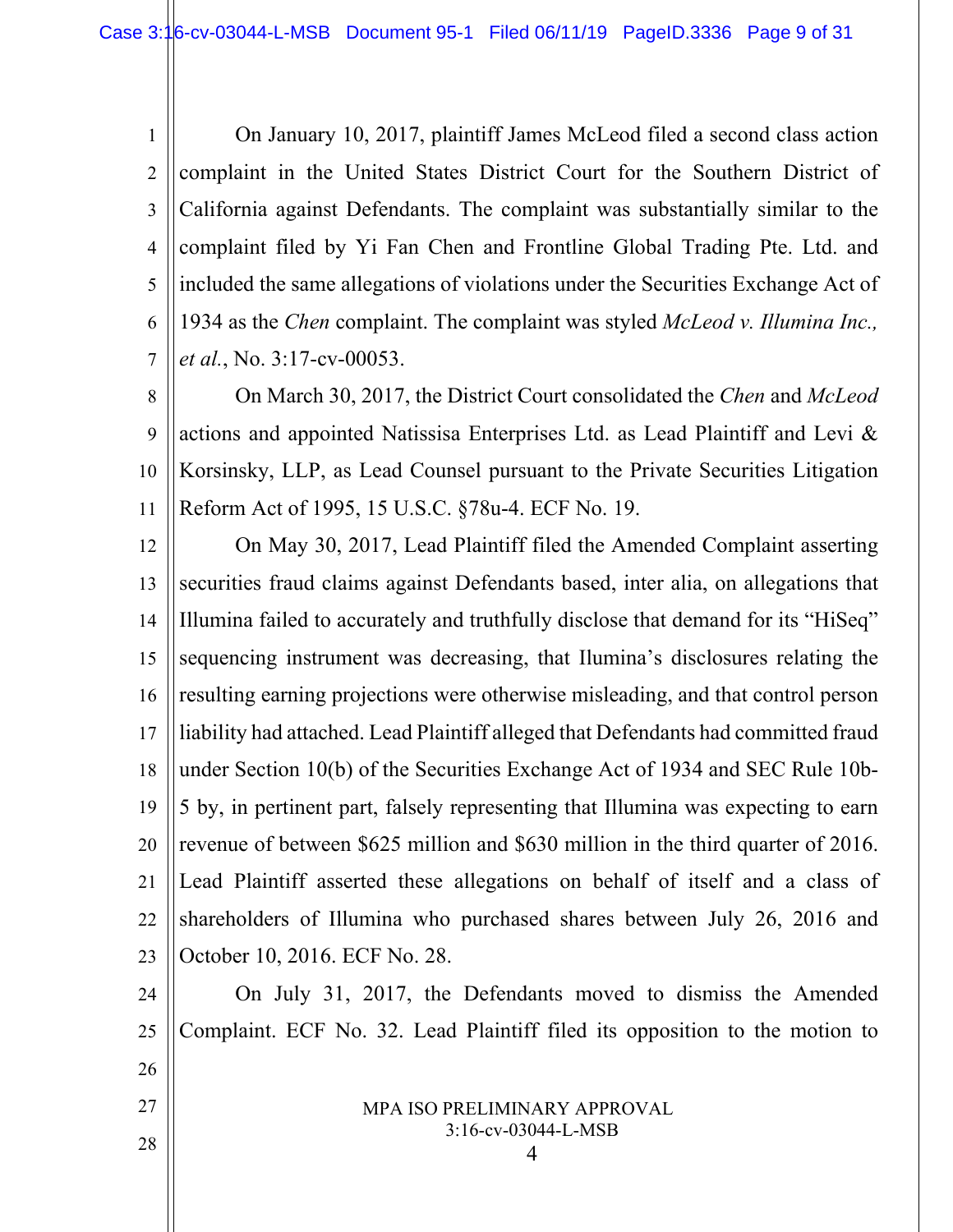2 3 4 dismiss on September 29, 2017. ECF No. 34. Defendants filed a brief in reply and further support of the motion to dismiss on November 13, 2017. ECF No. 35. The District Court denied in part and granted in part the motion to dismiss as to certain allegations on January 22, 2018. ECF No. 39.

5

1

On March 7, 2018, Defendants filed their answer. ECF No. 49.

6 7 8 9 10 11 12 The parties began discovery promptly after completing the meeting requirements under Rule 26(f). On May 4, 2018, the parties exchanged initial disclosures pursuant to Rule 26(a). On May 25, 2018, Lead Plaintiff served initial requests for production of documents and interrogatories on Defendants. On June 5, 2018, Defendants served initial requests for production of documents on Lead Plaintiff. Additional requests for production of documents were served by the parties over the course of the following months.

13 14 15 16 17 18 19 20 21 22 Lead Plaintiff focused its discovery efforts on, among other things, Defendants' processes for forecasting revenue, various factors that caused estimates to vary from actual results, measures implemented by Defendants to improve forecasting processes, specific orders during the relevant period that failed to materialize into sales, the effect of Defendants' public statements on the market for Illumina's securities, and the damages caused by Defendants' alleged fraud. Meanwhile, Defendants focused their discovery efforts on Lead Plaintiff's typicality and adequacy for purposes of class certification under Rule 23, including assignments of claims by and between Lead Plaintiff and its owners and/or managers.

23 24 25 26 On September 12, 2018, Lead Plaintiff moved to amend the Amended Complaint in order to include Anton Agoshkov as an additional named plaintiff. Anton Agoshkov had been supervising the litigation on behalf of Lead Plaintiff and, given that Lead Plaintiff had decided to voluntarily unwind its operations,

27

MPA ISO PRELIMINARY APPROVAL 3:16-cv-03044-L-MSB

5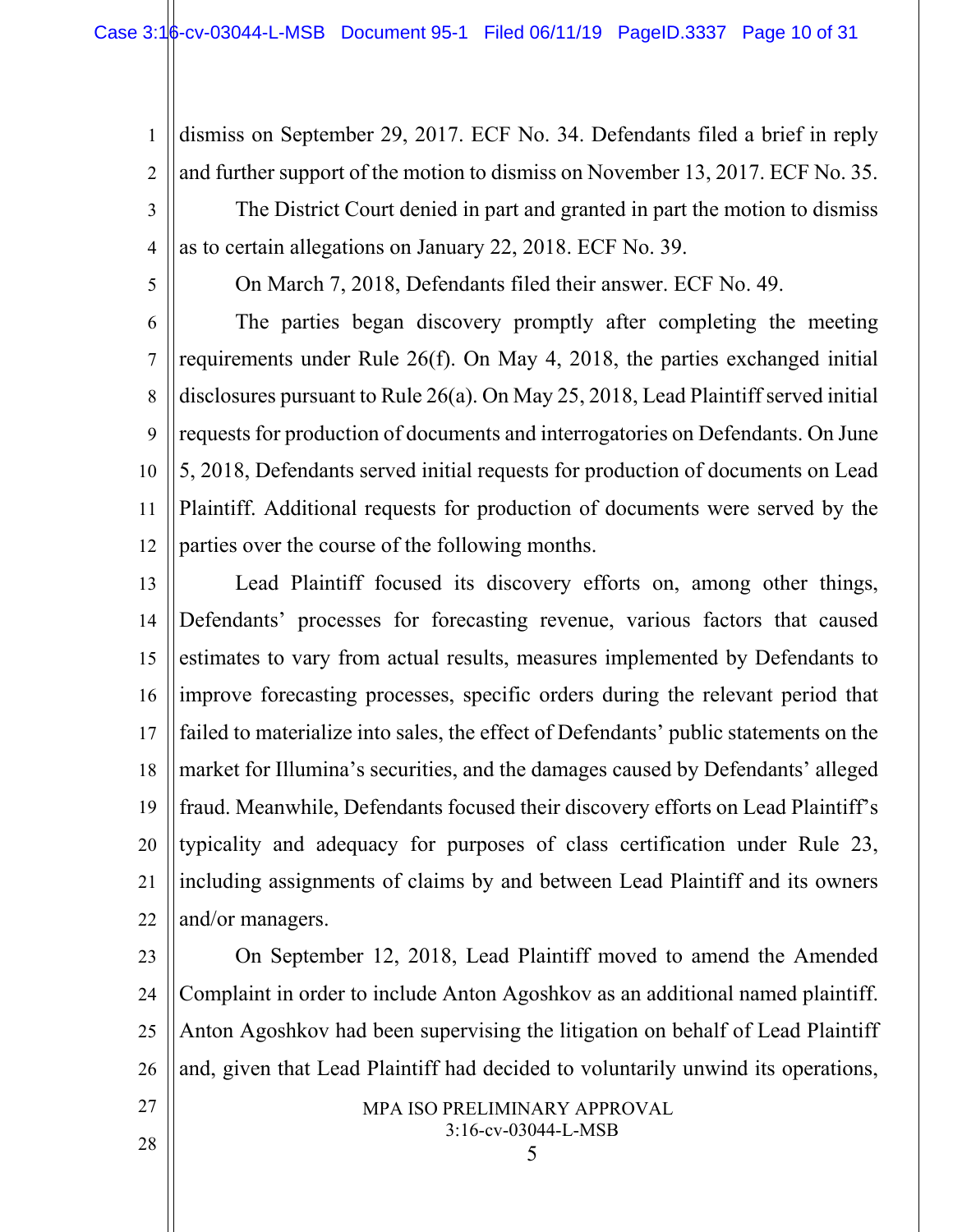1 2 3 4 5 6 7 8 9 Lead Plaintiff sought to include Anton Agoshkov as a named plaintiff in the case for the purpose of seeking his certification as a class representative. ECF No. 62. On September 14, 2018, Lead Plaintiff and Anton Agoshkov moved for class certification pursuant to Rule 23. In support of the motion, Lead Plaintiff submitted a declaration from Anton Agoshkov attesting to his ability to serve as class representative as well as an expert declaration from Michael Hartzmark, Ph.D., analyzing the efficiency of the market for Illumina's securities. ECF No. 63. Defendants opposed the motion, but the Court had not rendered a decision on the motion prior to the date of this Stipulation.

10 11 12 13 14 15 On October 4, 2018, Plaintiffs Braden Van Der Wall and Steven Romanoff filed an additional action in the United States District Court for the Southern District of California against Defendants with the assistance of Lead Counsel. The complaint was substantially similar to Lead Plaintiff's Amended Complaint. The complaint was styled *Van Der Wall et ano. v. Illumina Inc., et al.*, No. 3:2018-cv-02307.

16 17 18 19 20 On December 14, 2018, the parties submitted a joint request to the Court to extend various case management deadlines, including the deadline to complete fact discovery, in order to provide the parties more time to complete document discovery and depositions as well as participate in a private mediation. ECF No. 83. The Court granted the parties' joint request. ECF No. 84.

- 21 22 On January 8, 2019, the Court denied Lead Plaintiff's motion to amend without prejudice. ECF No. 85.
- 23 24 On or around January 30, 2019, the parties scheduled a mediation with David Geronemus, Esq., at JAMS, for April 18, 2019.

25 26 The parties continued discovery until the mediation on April 18, 2019. In total, the parties exchanged over 200,000 pages of party and non-party document

27

- MPA ISO PRELIMINARY APPROVAL 3:16-cv-03044-L-MSB
	- 6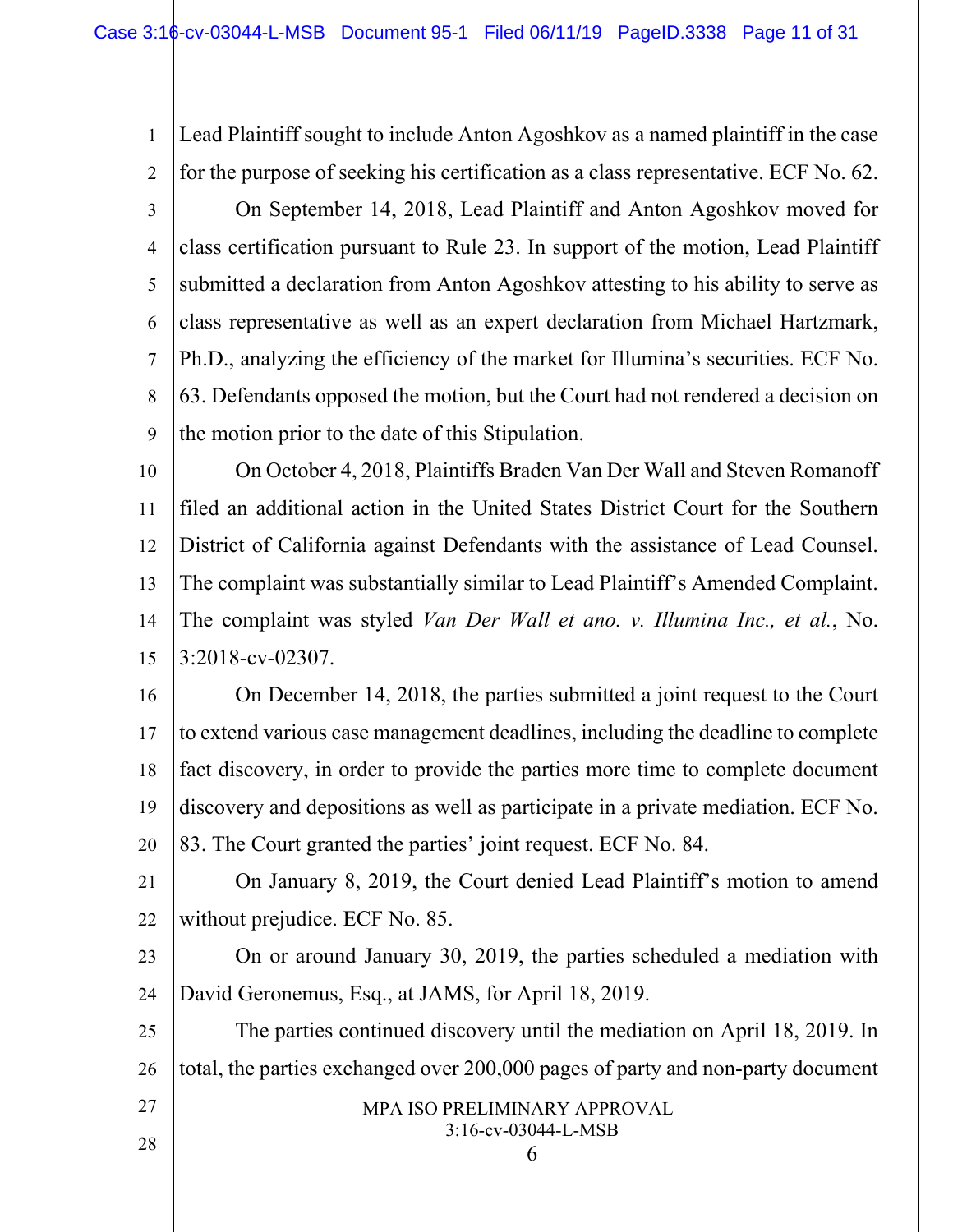1 2 3 4 5 discovery and conducted depositions of Lead Plaintiff, Lead Plaintiff's expert, and Illumina. The parties had also scheduled depositions for at least two additional witnesses on behalf of Defendants. Lead Plaintiff had also served a number of non-party subpoenas and had filed a motion to compel against one of the entities in federal court.

6 7 8 9 The parties submitted extensive briefing to the mediator before the mediation, including opening briefs and reply briefs. The parties also prepared presentations for a joint session at the opening of the mediation. After a full day of negotiation, the parties tentatively agreed to a settlement.

- 10
- 11

## **A. Settlement Class Definition**

<span id="page-11-1"></span><span id="page-11-0"></span>**III. THE PROPOSED TERMS OF SETTLEMENT**

12 13 14 15 16 17 18 19 20 21 The Settlement Class includes all persons or entities who purchased or otherwise acquired a legal or beneficial ownership interest in Illumina's common stock between July 26, 2016 through October 10, 2016, inclusive. Excluded from the Settlement Class are (i) any putative Settlement Class Members who exclude themselves by filing a timely and valid request for exclusion in accordance with the requirements set forth in the Notice; (ii) Defendants and their family members; (iii) any entity in which Defendants have or had a controlling interest; (iv) the officers and directors of Illumina during the Class Period; and (iv) the legal representatives, agents, executors, successors, or assigns of any of the foregoing excluded persons or entities, in their capacities as such.

<span id="page-11-2"></span>22

### **B. Monetary Consideration and Plan of Allocation**

23 24 25 26 Under the terms of the proposed Settlement, the parties have agreed that Defendants will cause their insurers to make a cash payment of thirteen million eight-hundred and fifty thousand dollars (\$13,850,000), as set forth in greater detail in  $\P$  1 – 3 of the Stipulation. The \$13,850,00 in cash will be deposited into

> MPA ISO PRELIMINARY APPROVAL 3:16-cv-03044-L-MSB

> > 7

28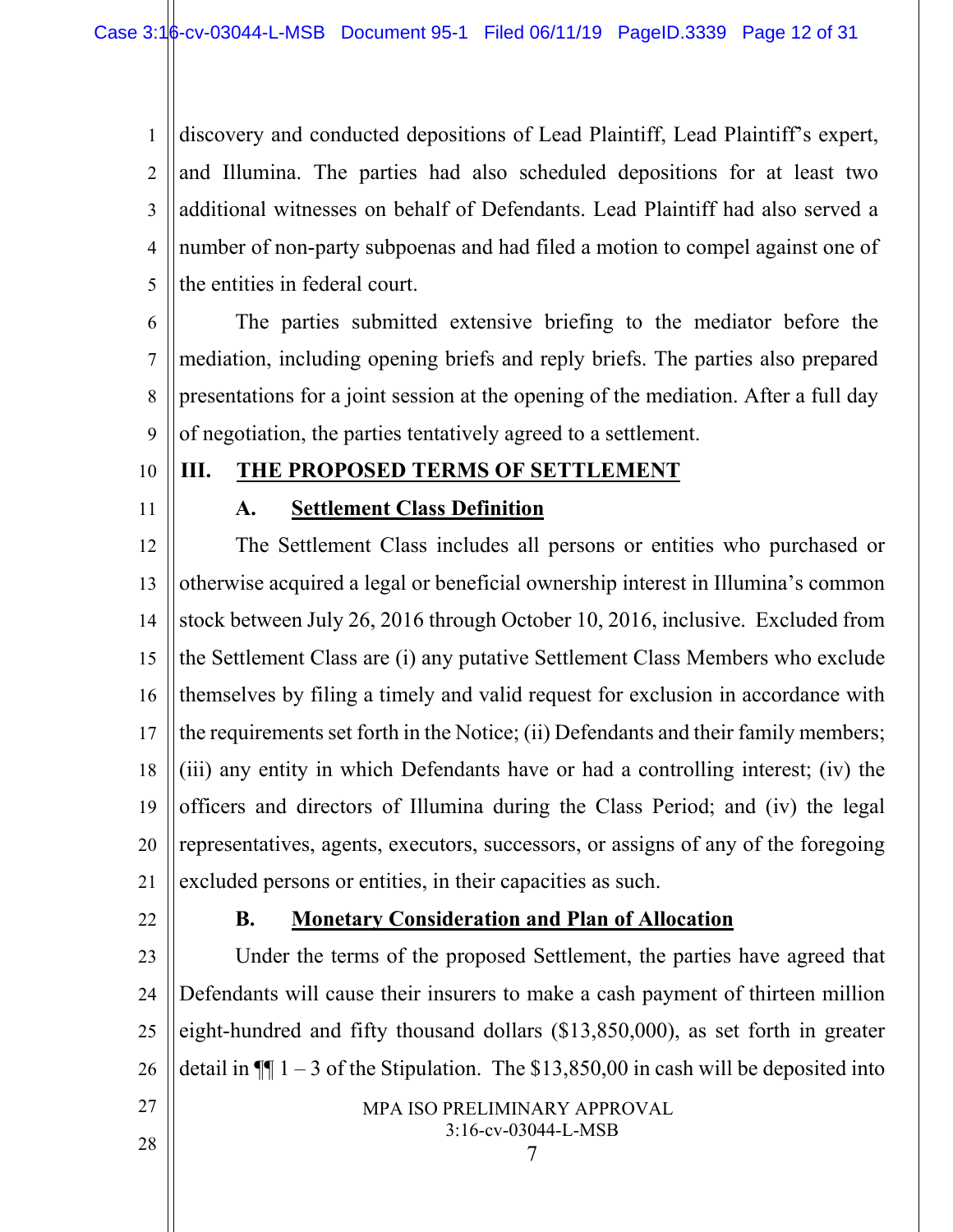1 2 3 4 5 the Settlement Fund (as defined in  $\P$  qq of the Stipulation) within twenty (20) business days after the Court enters an order granting preliminary approval of the Settlement or after the provision of wire transfer and payment information, whichever date is later. *See* Stipulation at ¶ 1. Any interest earned will be for the benefit of the Settlement Class. *See id.* at ¶ 8.

6 7 8 9 10 11 Lead Counsel has considered the issues of liability and damages in determining an appropriate proposed Plan of Allocation. Lead Counsel did not favor or consider the particular trading history of the Plaintiffs or of any other individual member of the Settlement Class in crafting this plan. Lead Counsel consulted with a damages expert experienced in the area of class action securities fraud litigation when developing the proposed Plan of Allocation.

12 13 A copy of the Plan of Allocation is set forth in the Notice of Pendency and Proposed Settlement of Class Action. *See* Stipulation at Ex. A-1, pp. 9-12.

<span id="page-12-0"></span>14

### **C. Release Provisions**

15 16 17 18 19 20 21 22 23 24 25 26 As fully set forth in ¶ 6-8 of the Stipulation, upon the Effective Date, as defined in ¶ o of the Stipulation, Plaintiffs and each Settlement Class Member, on behalf of themselves, their successors and assigns, and any other Person claiming by or through them, regardless of whether they ever seek or obtain by any means, including without limitation by submitting a Proof of Claim, any disbursement from the Settlement Fund, shall be deemed to (a) have released, waived, discharged and dismissed each and every of the Released Claims against the Released Parties; (b) forever be enjoined from commencing, instituting or prosecuting any or all of the Released Claims against any of the Released Parties; and (c) forever be enjoined from instituting, continuing, maintaining or asserting, either directly or indirectly, whether in the United States or elsewhere, on their own behalf or on behalf of any class or any other person, any action, suit, cause

#### MPA ISO PRELIMINARY APPROVAL 3:16-cv-03044-L-MSB

8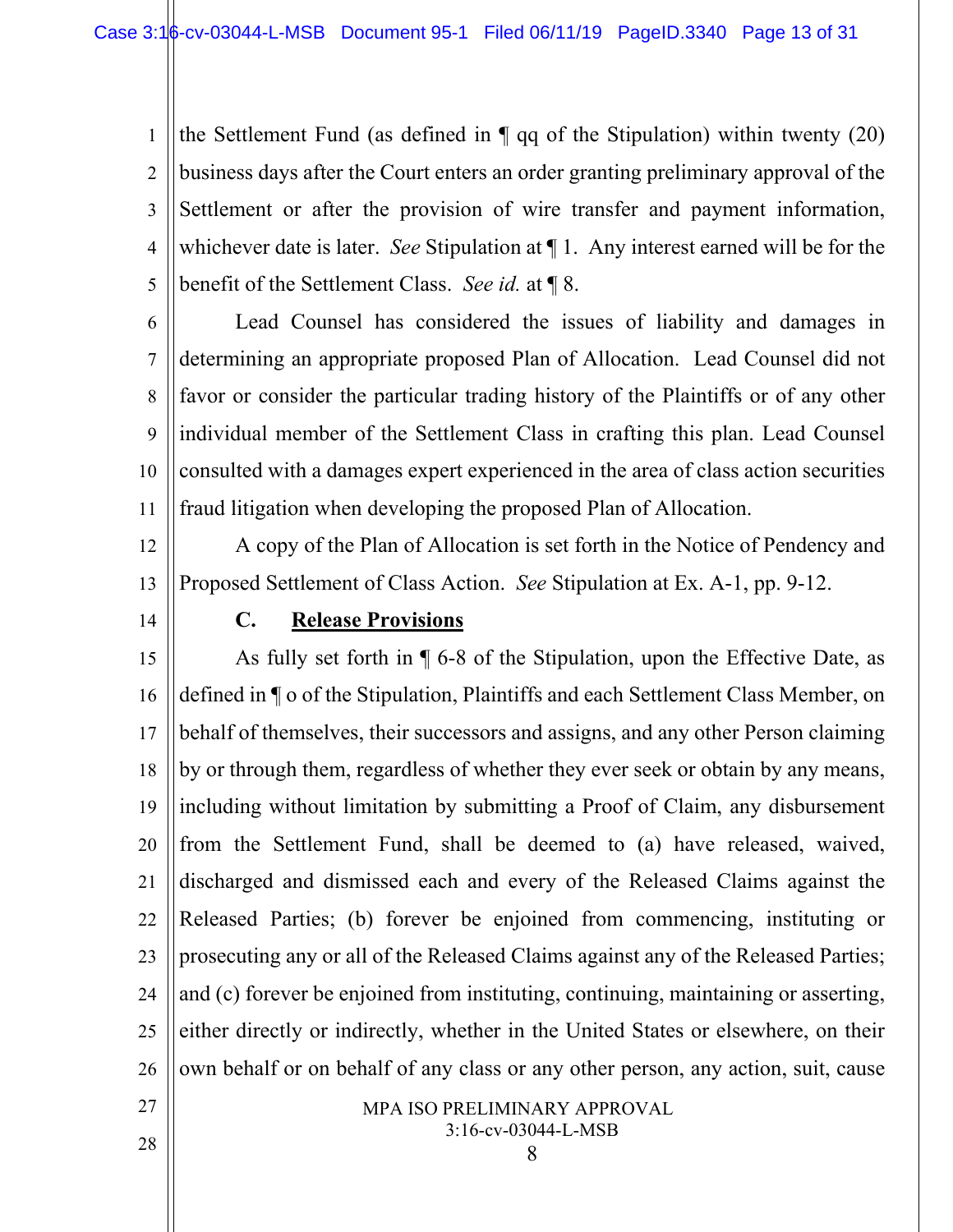1 2 3 4 5 of action, claim, or demand against any person or entity who may claim any form of contribution or indemnity from any of the Defendant Released Parties in respect of any Released Claim. Nothing contained herein shall, however, bar the Releasing Parties from bringing any action or claim to enforce the terms of this Stipulation or the Final Judgment.

6 7 8 9 10 11 12 13 14 15 As fully set forth in ¶ kk of the Stipulation, Released Claims shall mean any and all claims (including Unknown Claims as defined in ¶ aaa of the Stipulation), that (1) that have been or could have been asserted in any of the Complaints filed in this action, or (2) that, directly or indirectly, arise out of or are related to (i) any of the factual allegations in the Complaints, (ii) any misrepresentation or omission or alleged misrepresentation or omission by any Released Party before or during the Class Period related to or in connection with Illumina, or any of its subsidiaries, or the purchase or sale of Illumina Common Stock or (iii) any loss sustained or allegedly sustained as a result of the purchase, sale, or holding Illumina Common Stock during the Class Period.

<span id="page-13-0"></span>16

### **D. Attorneys' Fees and Reimbursement of Expenses**

17 18 19 20 21 Lead Counsel will apply to the Court for an award of attorneys' fees in an amount not to exceed twenty-five percent (25%) of the total Settlement Fund (or approximately \$3,462,500). Lead Counsel will also apply to the Court for a reimbursement of its reasonable expenses incurred through the Litigation (not to exceed \$180,000).

<span id="page-13-1"></span>22

### **E. The Court's Continuing Jurisdiction**

23 24 25 26 If the Court grants final approval of the proposed Settlement, the parties will request that the Court enter a final judgment of dismissal. The Court will retain jurisdiction with respect to the implementation and enforcement of the terms of the Settlement, and all parties agree to submit to the jurisdiction of the

> MPA ISO PRELIMINARY APPROVAL 3:16-cv-03044-L-MSB 9

27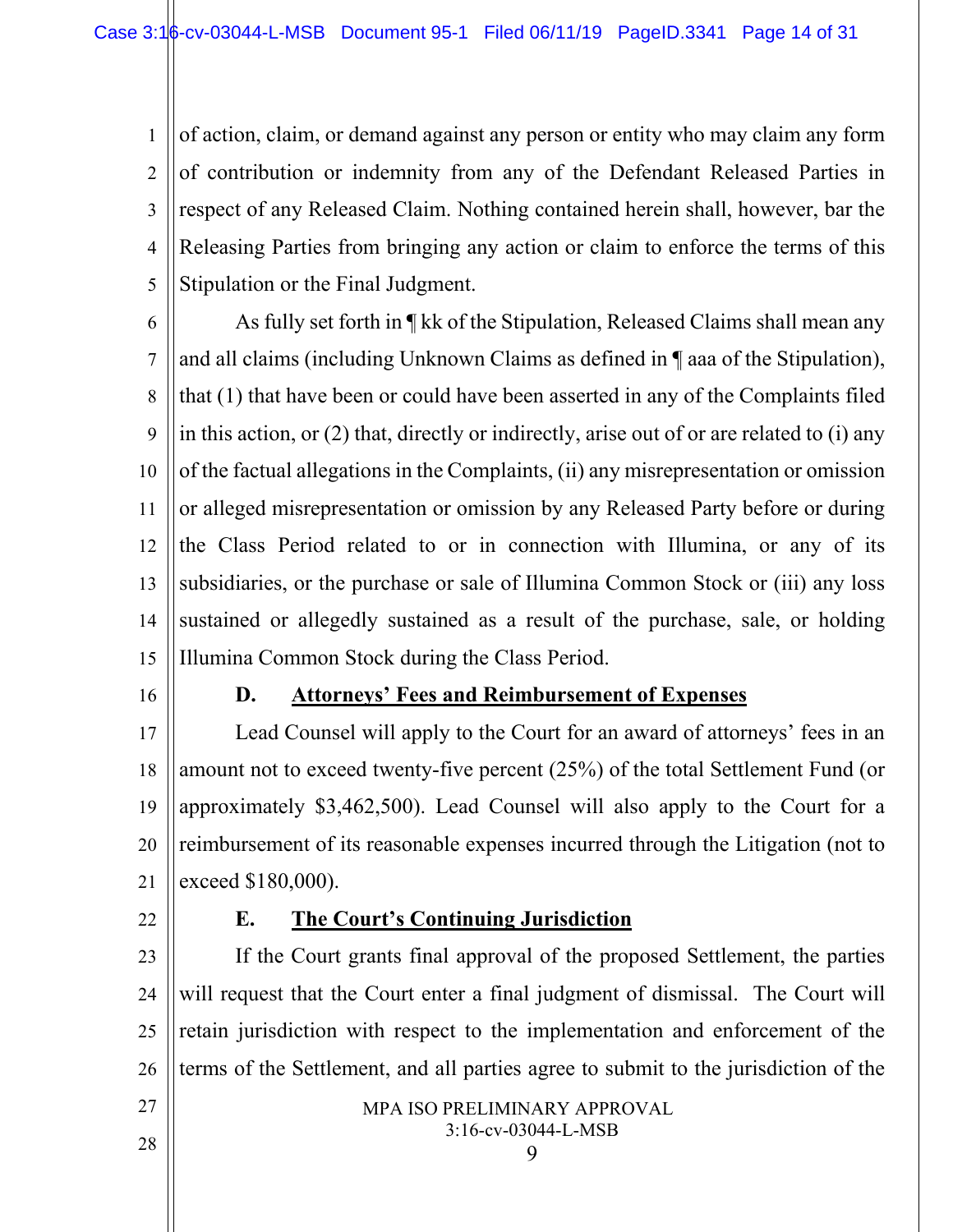Magistrate Judge for purposes of implementing and enforcing the Settlement. *See* 

2 Stipulation at ¶ 62.

### <span id="page-14-0"></span>**IV. PRELIMINARY APPROVAL OF THE PROPOSED SETTLEMENT IS APPROPRIATE**

<span id="page-14-1"></span>4 5

27

28

3

1

### **A. The Settlement Approval Process**

6 7 8 9 10 11 12 13 14 15 16 17 18 19 Rule 23(e) requires that before a class action is dismissed or compromised, notice of the proposed dismissal or compromise must be given in the manner directed by the Court and judicial approval must be obtained. To that end, the Court must find that the proposed settlement is "fundamentally fair, adequate, and reasonable. *In re Omnivision Tech., Inc.*, 559 F. Supp. 2d 1036, 1040 (N.D. Cal. 2008) (quoting *Staton v. Boeing Co.*, 327 F.3d 938, 959 (9th Cir. 2003) (internal citations omitted)). A settlement agreement is presumptively fair if it "was reached in arm's length negotiations, after relevant discovery had taken place." *Linney v. Cellular Alaska P'ship*, No. C-96-3008 DLJ, 1997 WL 450064, at \*5 (N.D. Cal. Jul. 18, 1997). Here, the settlement was reached following a detailed investigation by Plaintiffs' counsel, extensive litigation in the District Court, extensive discovery, and arms' length negotiations between counsel experienced in securities class action litigation. The settlement is thus entitled to a presumption of fairness.

20 21 22 23 24 25 26 Moreover, the Ninth Circuit has a policy favoring settlement, "particularly in class action suits." *Omnivision*, 559 F. Supp. 2d at 1041; *see also Officers for Justice v. Civil Serv. Comm'n*, 688 F.2d 615, 625 (9th Cir. 1982) (stating that "it must not be overlooked that voluntary conciliation and settlement are the preferred means of dispute resolution. This is especially true in complex class action litigation . . . ."). The court's inquiry into the settlement agreement is ultimately limited to the extent necessary to make a judgment that the agreement

#### MPA ISO PRELIMINARY APPROVAL 3:16-cv-03044-L-MSB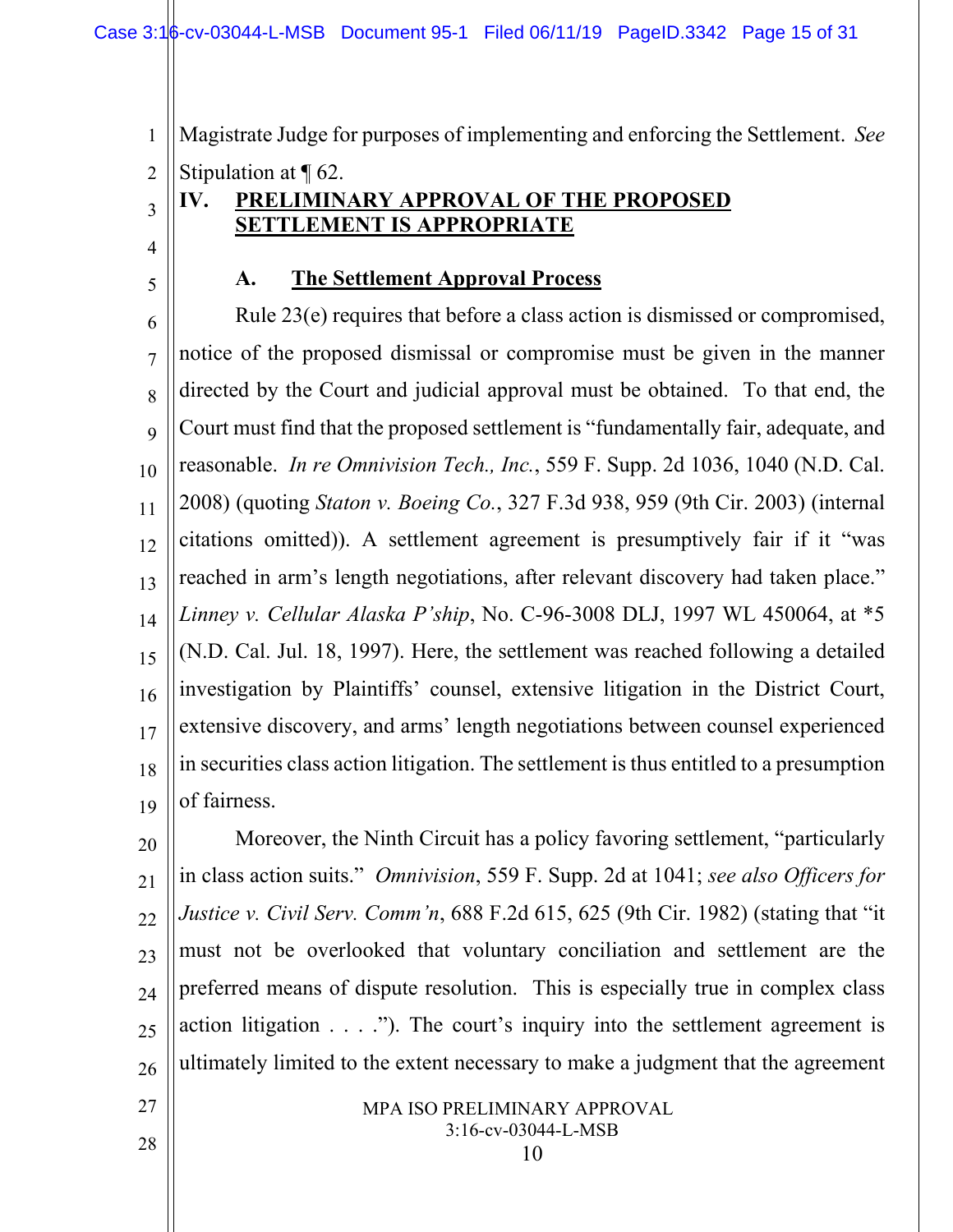1 2 3 4 5 is not "the product of fraud or overreaching by, or collusion between, the negotiating parties." *Omnivision*, 559 F.Supp. 2d at 1041(internal citations omitted). Thus, the court "need not reach the merits of the case or form conclusions about the underlying questions of law or fact" in determining the fairness, reasonableness and adequacy of a settlement agreement. *Id.*

- 6
- <span id="page-15-0"></span>7

16

17

18

19

20

26

27

28

### **B. The Proposed Settlement Meets the Requirements for Preliminary Approval**

8 9 10 11 12 13 14 15 At the preliminary approval stage, the Court must conduct a "prima facie review of the relief and notice" provided by the settlement agreement before the Court orders notice to be sent. *Browing v. Yahoo! Inc.*, No., C04-01463 HRL, 2006 WL 3826714, at \*7 (N.D. Cal. Dec. 27, 2006). The court must find the release to be "fair and reasonable" and the notice to be "adequate." *Id.* at \*7-8. Ultimately, in making a final determination of whether the proposed Settlement is fair, adequate, and reasonable, the Court will balance some or all of the following factors:

[T]he strength of plaintiffs' case; the risk, expense, complexity, and likely duration of further litigation; the risk of maintaining class action status throughout the trial; the amount offered in settlement; the extent of discovery completed and the state of the proceedings; the experience and views of counsel; the presence of a governmental participant; and the reaction of the class members to the proposed settlement.

21 22 23 24 25 *See Hanlon v. Chrysler Corp.*, 150 F.3d 1011, 1026 (9th Cir. 1998). Consideration of these factors shows that the proposed Settlement now before the Court falls squarely within the range of reasonableness warranting notice of the proposed Settlement to members of the Settlement Class and scheduling a final approval hearing.

> MPA ISO PRELIMINARY APPROVAL 3:16-cv-03044-L-MSB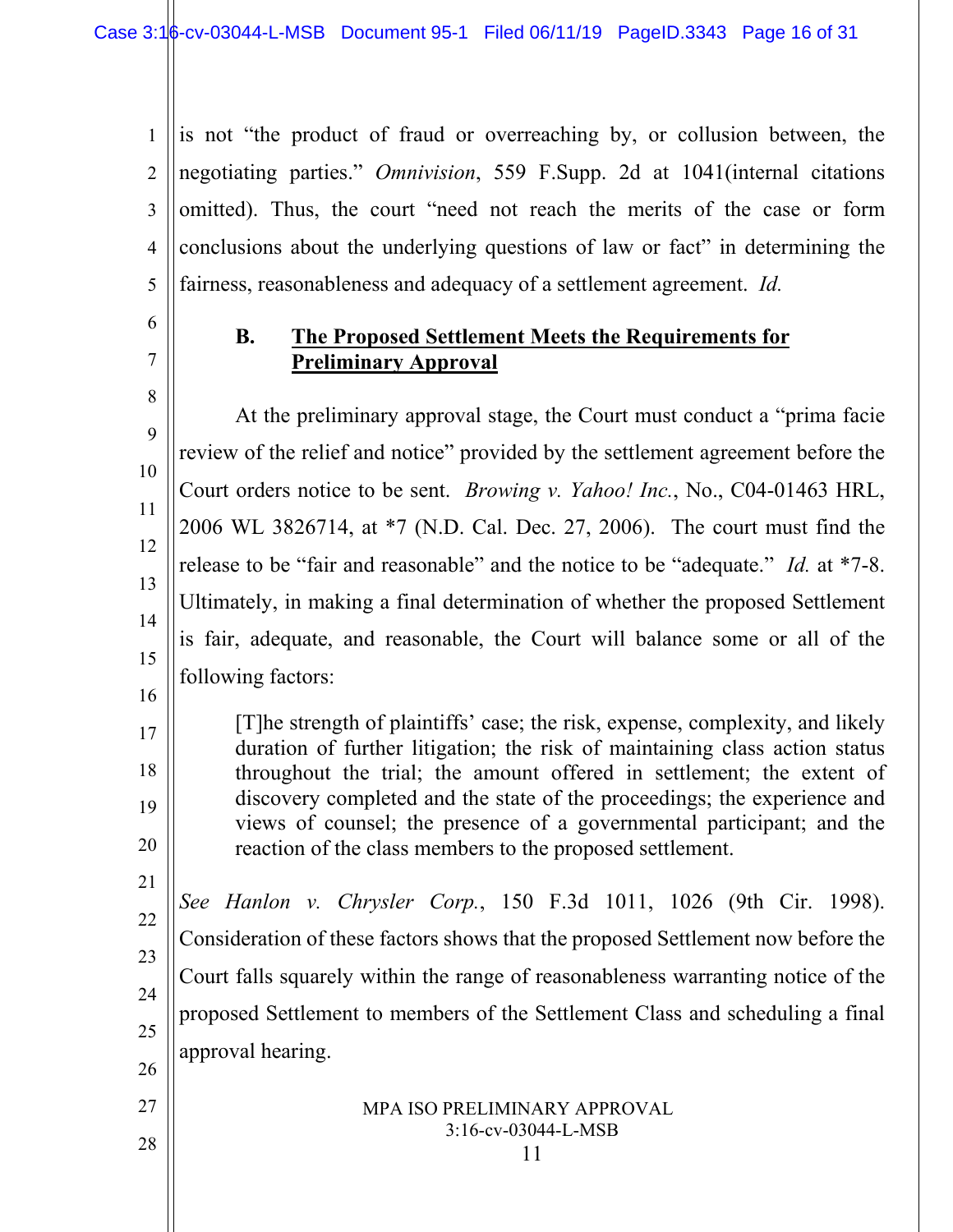2

<span id="page-16-0"></span>1

### **1. The risk, expense, complexity, and likely duration of further litigation**

3 4 5 6 7 8 9 10 11 12 13 Plaintiffs believe that the case has merit and that they will be able to establish Defendants' liability at trial. Nevertheless, Plaintiffs recognize that, were they to continue prosecution of this action, they would face substantial risks. Litigation of the claims alleged in this case raised a number of complex questions that required substantial efforts by Plaintiffs. One critical risk faced by Plaintiffs was that the alleged misrepresentation in this matter was "forward-looking" and therefore subject to protection under the safe harbor provision of the Exchange Act. While Plaintiffs defeated Defendants' argument on this point at the motion to dismiss stage, the evidentiary record at that point was limited and Defendants were likely to introduce additional examples of "cautionary language" that could have been dispositive at summary judgment.

14 15 16 17 18 19 20 21 22 Plaintiffs also faced a significant risk with respect to proving damages at trial. While the decline in Illumina's stock price at the end of the Class Period was approximately \$45 per share, Defendants would likely have introduced evidence at trial showing that only a small portion of the decline was attributable to the alleged fraud (thus leaving the majority of Plaintiffs' damages not recoverable). A jury could have accepted Defendants' arguments on this point, especially considering the fact that Illumina's stock price only increased by approximately \$10 per share at the beginning of the Class Period when the alleged misrepresentation was initially made.

23

24 25 26 Whatever the outcome on these issues, an appeal likely would have been taken. All of the foregoing would have posed considerable expense to the parties, and would have delayed any financial recovery for several years, assuming that Plaintiffs ultimately succeeded on their claims. For their part, Defendants have

27

MPA ISO PRELIMINARY APPROVAL 3:16-cv-03044-L-MSB

12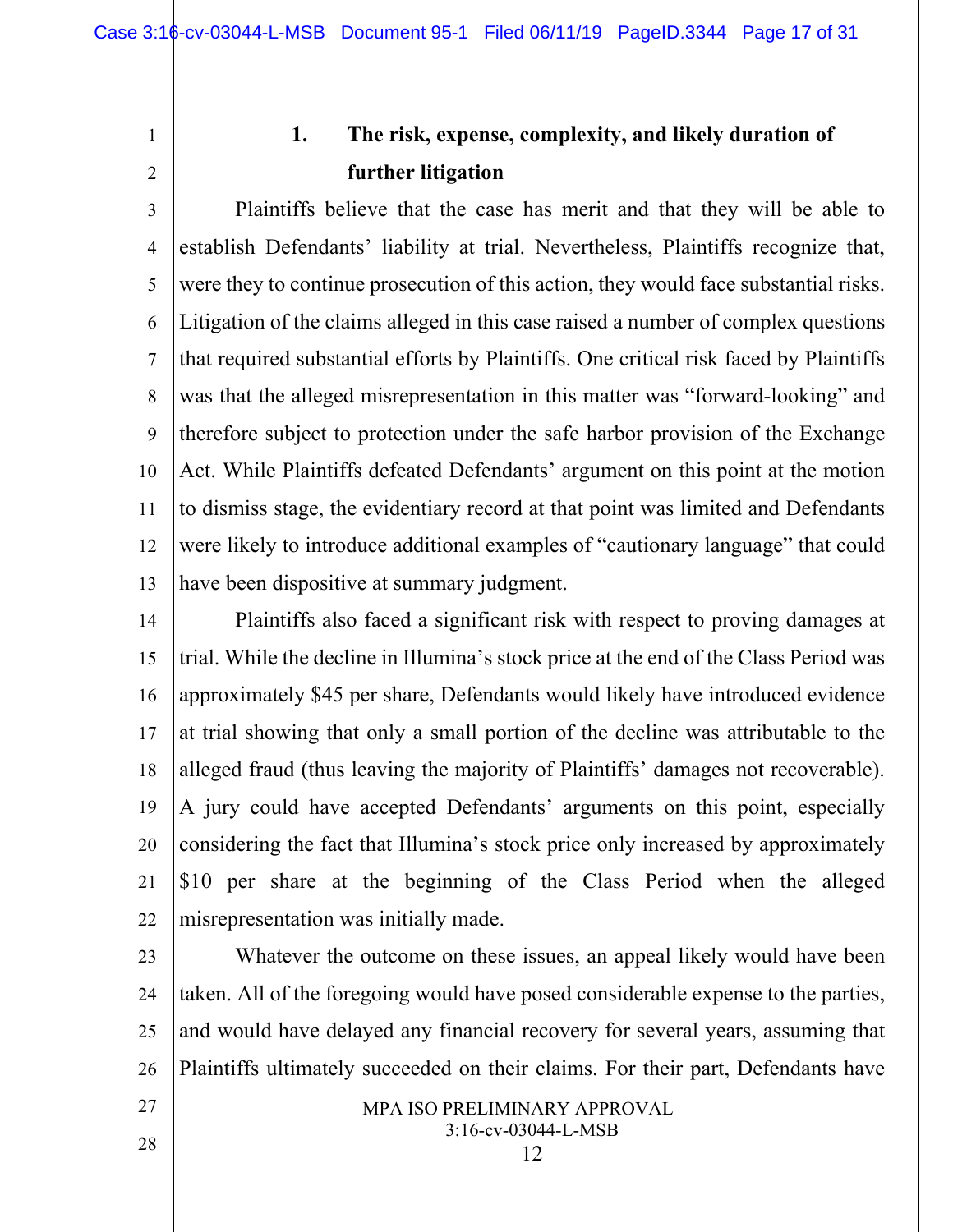1 2 3 denied the material allegations of the Complaint and have vigorously asserted that Illumina shareholders have not sustained any damages as a result of the alleged misconduct.

4 5 6 7 8 In view of the complexity, expense, and likely duration of the litigation, without a settlement, this is a realistic possibility that Plaintiffs and the Settlement Class members would ultimately receive nothing. In all events, protracted and highly complex further litigation without a reasonably predictable outcome would ensue if this case were not resolved at this time.

<span id="page-17-0"></span>9

26

27

28

### **2. Amount Offered in Settlement**

10 11 12 13 14 15 16 17 18 19 20 21 22 As discussed above, a Settlement Fund of \$13,850,000 in cash will be created under the terms of the proposed Settlement. Plaintiffs estimated damages of approximately \$300 million. While this represents a 4.6% recovery, even a "small recovery may be fair, reasonable, and adequate." *Gudimetla v. Ambow Educ. Holding*, 2014 U.S. Dist. LEXIS 195147, \*18 (C.D. Cal. December 2, 2014) (preliminarily approving a settlement of for alleged violations of Rule 10b-5 and 20(a) of the Exchange Act as well as Section 11 of the Securities Act where recovery would be only be approximately \$0.06 per share on shares originally purchased for \$10.00); *see In re Prudential Sec., Inc. L.P. Litig.*, 1995 WL 798907 (S.D.N.Y. Nov. 20, 1995) (approving settlement of between 1.6% and 5% of claimed damages); *In re Cendant Corp. Litig.*, 264 F.3d 201, 240 (3d. Cir. 2001) (typical recoveries in securities class actions range from 1.6% to 14% of total losses).

23 24 25 According to a 2018 report by Cornerstone Research (a leading economic consulting firm that tracks class action securities fraud litigation), the median settlement in Rule 10b-5 cases as a percentage of overall damages in cases with

#### MPA ISO PRELIMINARY APPROVAL 3:16-cv-03044-L-MSB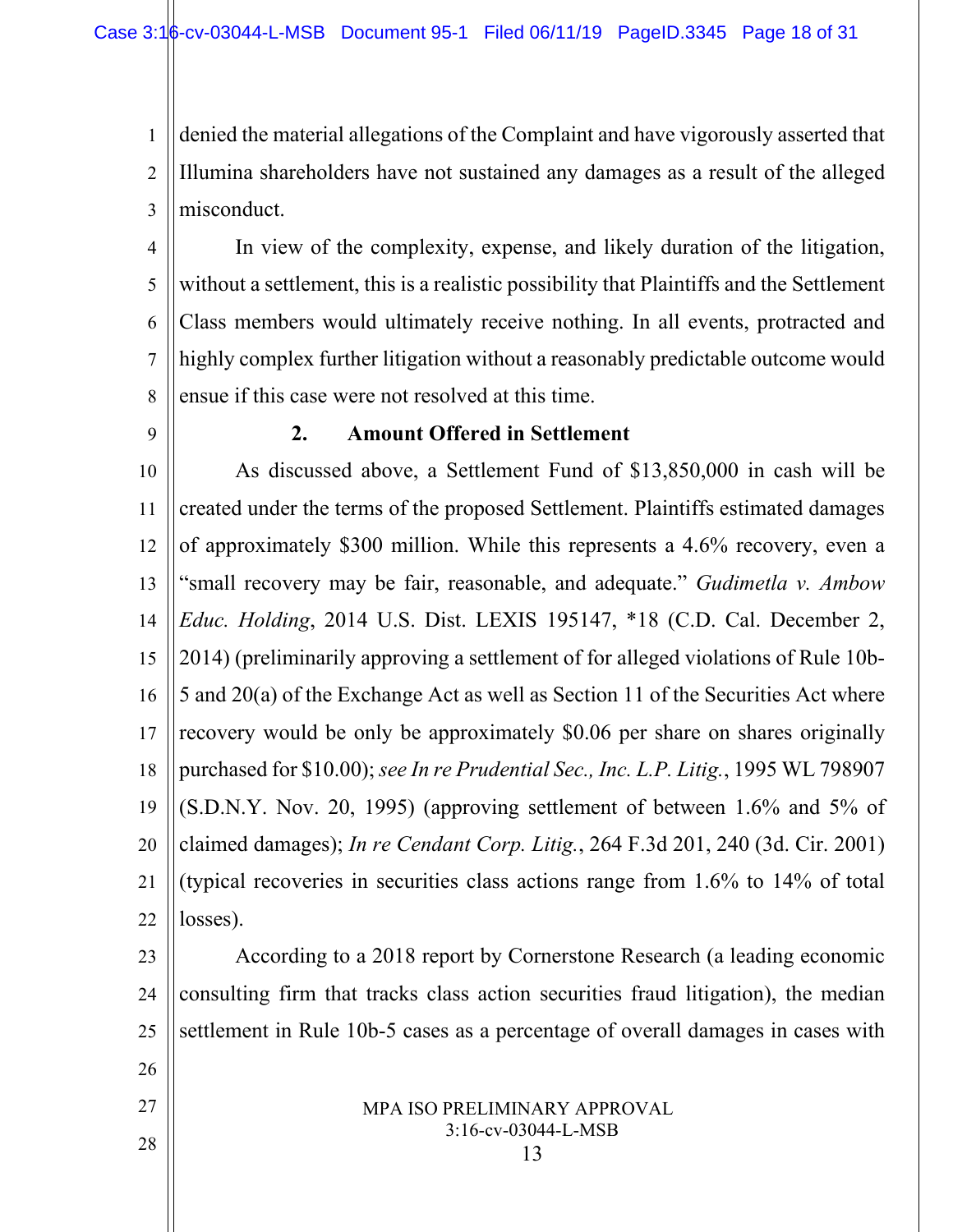1 2 3 4 5 6 approximately \$300 million in damages was 3.9%. [3](#page-18-2) Meanwhile, the same report published by NERA Economic Consulting (another leading economic consulting firm that tracks class action securities fraud litigation) concluded that the median settlement as a percentage of overall damages in cases of this size was  $2.6\%$ .<sup>[4](#page-18-3)</sup> These percentages provide assurance that the settlement before the Court is reasonable under the circumstances given the size of the case.

<span id="page-18-0"></span>7

8

### **3. The Stage of the Proceedings**

9 10 11 12 13 14 15 16 The parties reached the proposed Settlement after substantial discussions and during discovery and briefing on Plaintiffs' class certification motion. With the benefit of extensive discovery, Plaintiffs were able to properly gauge the likelihood of succeeding on the merits and evaluate the appropriateness of the Settlement. Thus, Lead Counsel conducted a thorough examination regarding the impact of Defendants' alleged conduct on the Settlement Class members and the alleged damages, and were able to act intelligently in negotiating the proposed Settlement.

<span id="page-18-1"></span>17

18

### **4. The Proposed Settlement Resulted from Arm's Length Negotiations and Did Not Involve Any Collusion**

19 20 21 22 The parties reached the proposed Settlement after substantial discussions, including formal mediation before David Geronemus, Esq., at JAMS. The parties submitted extensive briefing to the mediator before the mediation, including

- <span id="page-18-2"></span>23 24 3 Cornerstone Research, *Securities Class Action Settlements, 2018 Review and Analysis* at 6 Fig. 5, *available at*: https://www.cornerstone.com/Publications/Reports/Securities-Class-Action- Settlements-2018-Review-and-Analysis. <sup>4</sup> NERA Economic Consulting, *Recent Trends in Securities Class Action*
- <span id="page-18-3"></span>25 *Litigation: 2018 Full-Year Review* at 35 Fig. 27, *available at*:
- 26 27 https://www.nera.com/content/dam/nera/publications/2019/PUB\_Year\_End\_Tre<br>nds\_012819\_Final.pdf.
	- MPA ISO PRELIMINARY APPROVAL 3:16-cv-03044-L-MSB

14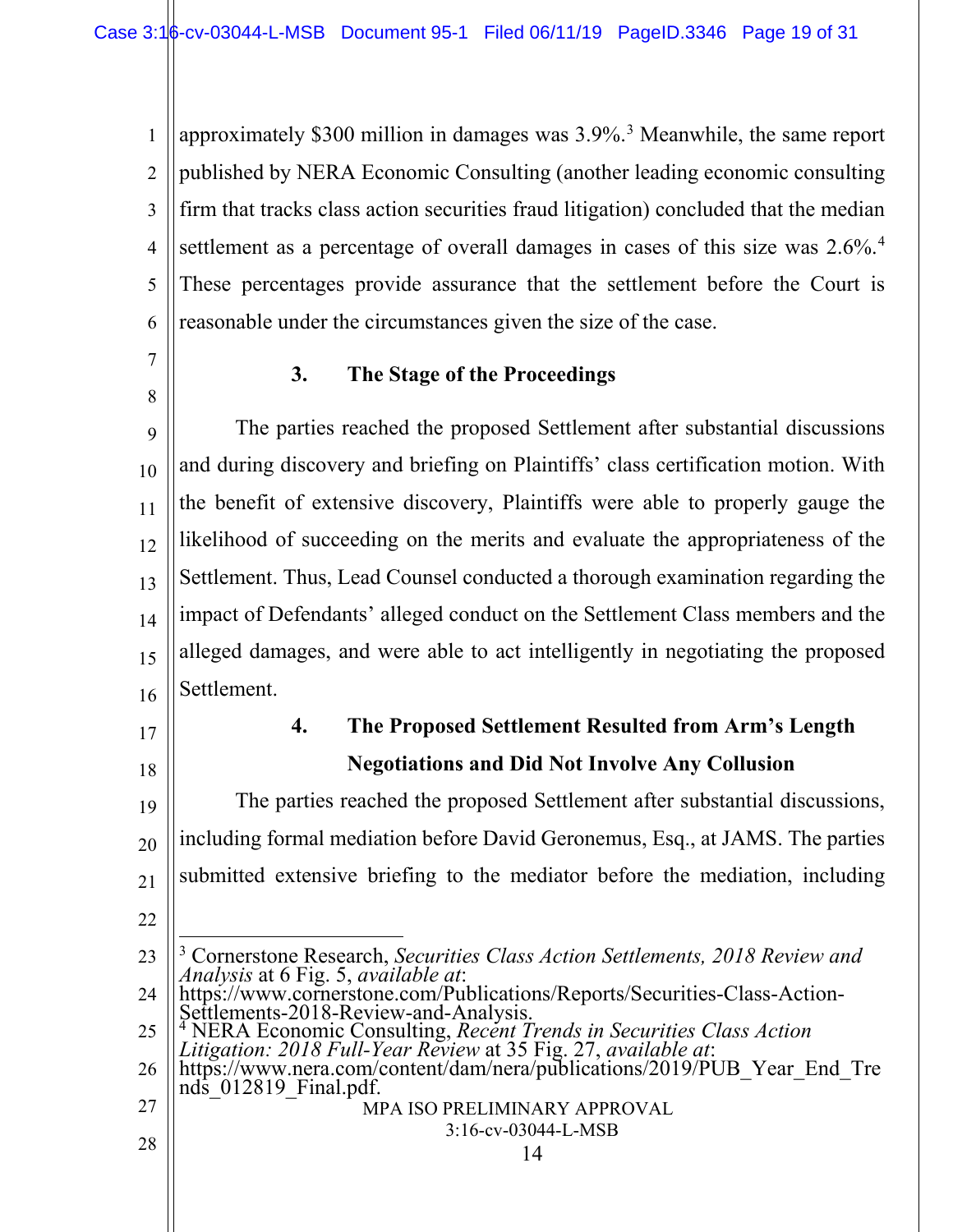1 2 3 4 opening briefs and reply briefs. The parties also prepared presentations for a joint session at the opening of the mediation. After a full day of negotiation, the parties tentatively agreed to a settlement. There should be no question that the proposal was negotiated at arm's length.

5 6 7 8 9 10 11 12 13 14 15 16 Moreover, counsel for each party is experienced and thoroughly familiar with the factual and legal issues. Courts recognize that the opinion of experienced and informed counsel supporting a settlement is entitled to considerable weight. *See Bellows v. NCO Financial Sys., Inc.*, No. 3:07-CV-01413-W-AJB, 2008 WL 5458986, at \*8 (S.D. Cal. Dec. 10, 2008) (finding that "it is the considered judgment of experienced counsel that this settlement is a fair, reasonable, and adequate settlement of the litigation, which should be given great weight"); *see also Alberto v. GMRI*, No. Civ. 07-1895 WBS DAD, 2008 WL 4891201, at \*10 (E.D. Cal. Nov. 12, 2008) (stating that "when approving class action settlements, the court must give considerable weight to class counsel's opinions due to counsel's familiarity with the litigation and its previous experience with class action lawsuits").

17 18 19 20 21 For the reasons summarized above, Lead Counsel believes, based on their experience, knowledge of the strengths and weaknesses of the case, and all other factors considered in evaluating proposed class action settlements, that the proposed Settlement is fair, reasonable, and adequate and in the best interests of the members of the Settlement Class.

<span id="page-19-0"></span>22

# 23

## **5. Any agreement required to be identified under Rule 23(e)(3)**

24 25 26 27 Aside from the Stipulation, the parties have entered into the Supplemental Agreement. The Supplemental Agreement, as described in the Stipulation, provides Illumina with the right to terminate the Settlement if a certain number of

MPA ISO PRELIMINARY APPROVAL 3:16-cv-03044-L-MSB

15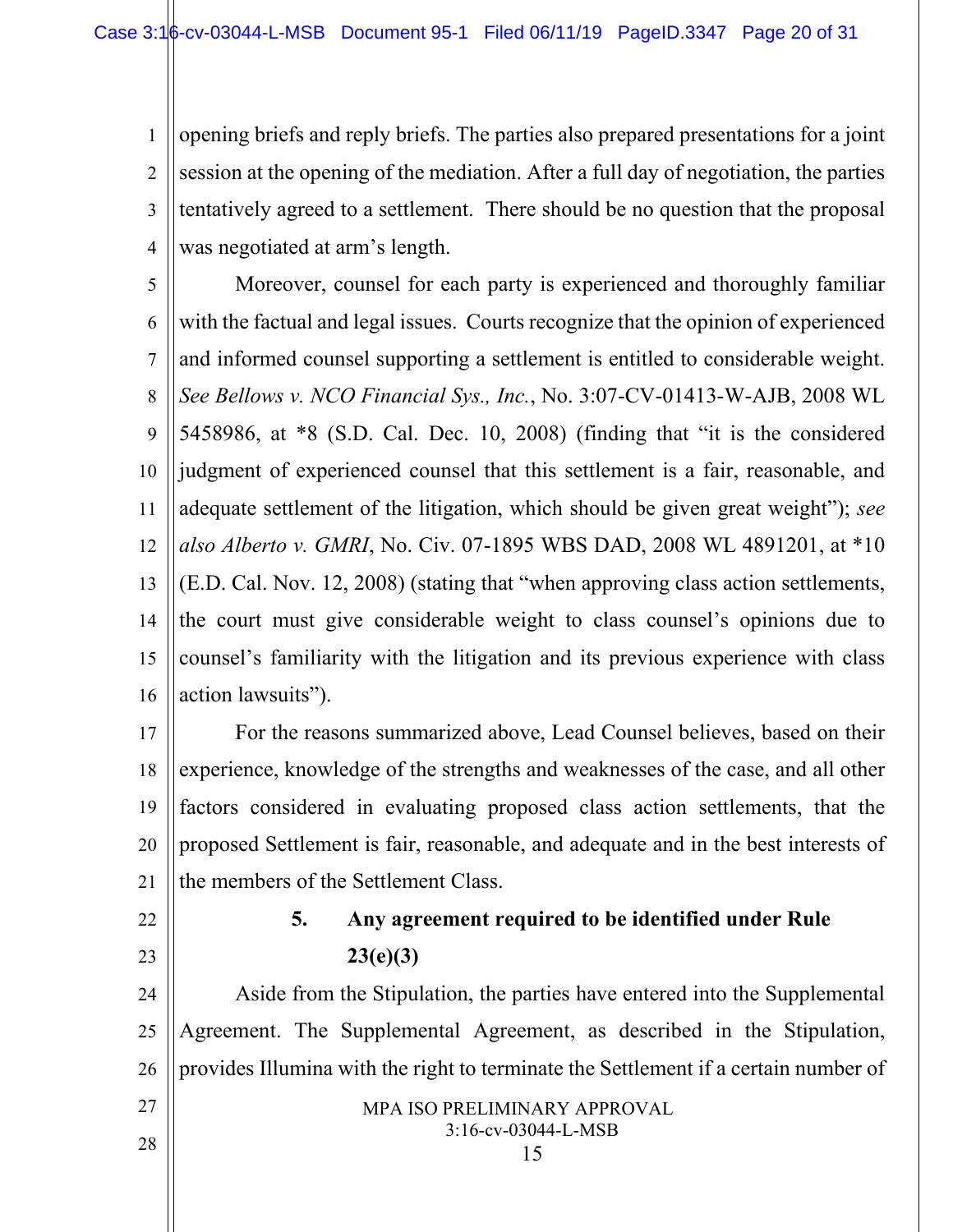1 2 3 4 5 6 7 8 Class Members exceeds a threshold. *See* Stipulation at ¶¶ ee. The Supplemental Agreement is "confidential" as is customarily the case. See *Hefler v. Wells Fargo & Co.*, No. 16-cv-05479-JST, 2018 U.S. Dist. LEXIS 150292, at \*23 (N.D. Cal. Sep. 4, 2018) (allowing confidential filing of supplemental agreement in order to "'avoid the risk that one or more shareholders might use this knowledge to insist on a higher payout for themselves by threatening to break up the Settlement.'"); *Thomas v. MagnaChip Semiconductor Corp.*, No. 14-CV-01160, 2017 U.S. Dist. LEXIS 174353, 2017 WL 4750628, at \*5 (N.D. Cal. Oct. 20, 2017) (same).

<span id="page-20-0"></span>9

10

27

28

### **C. The Settlement Treats Class Members Equitably**

11 12 13 14 15 16 17 18 19 20 21 22 The Settlement treats Class Members equitably. This is because the proposed Plan of Allocation treats all claimants uniformly. "[A]n allocation formula need only have a reasonable, rational basis, particularly if recommended by experienced and competent class counsel." *In re Anthem, Inc. Data Breach Litig.*, 327 F.R.D. 299, 332 (N.D. Cal. 2018) (citation omitted); *see Vinh Nguyen v. Radient Pharm. Corp.*, No. SACV 11-00406 DOC, 2014 WL 1802293, at \*5 (C.D. Cal. May 6, 2014). Further, courts enjoy "broad supervisory powers over the administration of class-action settlements to allocate the proceeds among the claiming class members equitably." *Rodriguez v. W. Publ'g Corp*., No. CV-05- 3222 R(MCx), 2007 U.S. Dist. LEXIS 74849, at \*76 (C.D. Cal. Aug. 10, 2007) (citing *Hammon v Barry,* 752 F. Supp. 1087, 1095 (D. D.C. 1990) (internal quotations and citations omitted)).

23 24 25 26 As described in the Notice (Stipulation, Exhibit A-1), the Plan of Allocation has a rational basis and was formulated by Class Counsel ensuring its fairness and reliability. *See In re Veeco Instruments Inc. Sec. Litig.*, No. 05 MDL 0165, 2007 WL 4115809, at \*13 (S.D.N.Y. Nov. 7, 2007). Under the proposed Plan of

> MPA ISO PRELIMINARY APPROVAL 3:16-cv-03044-L-MSB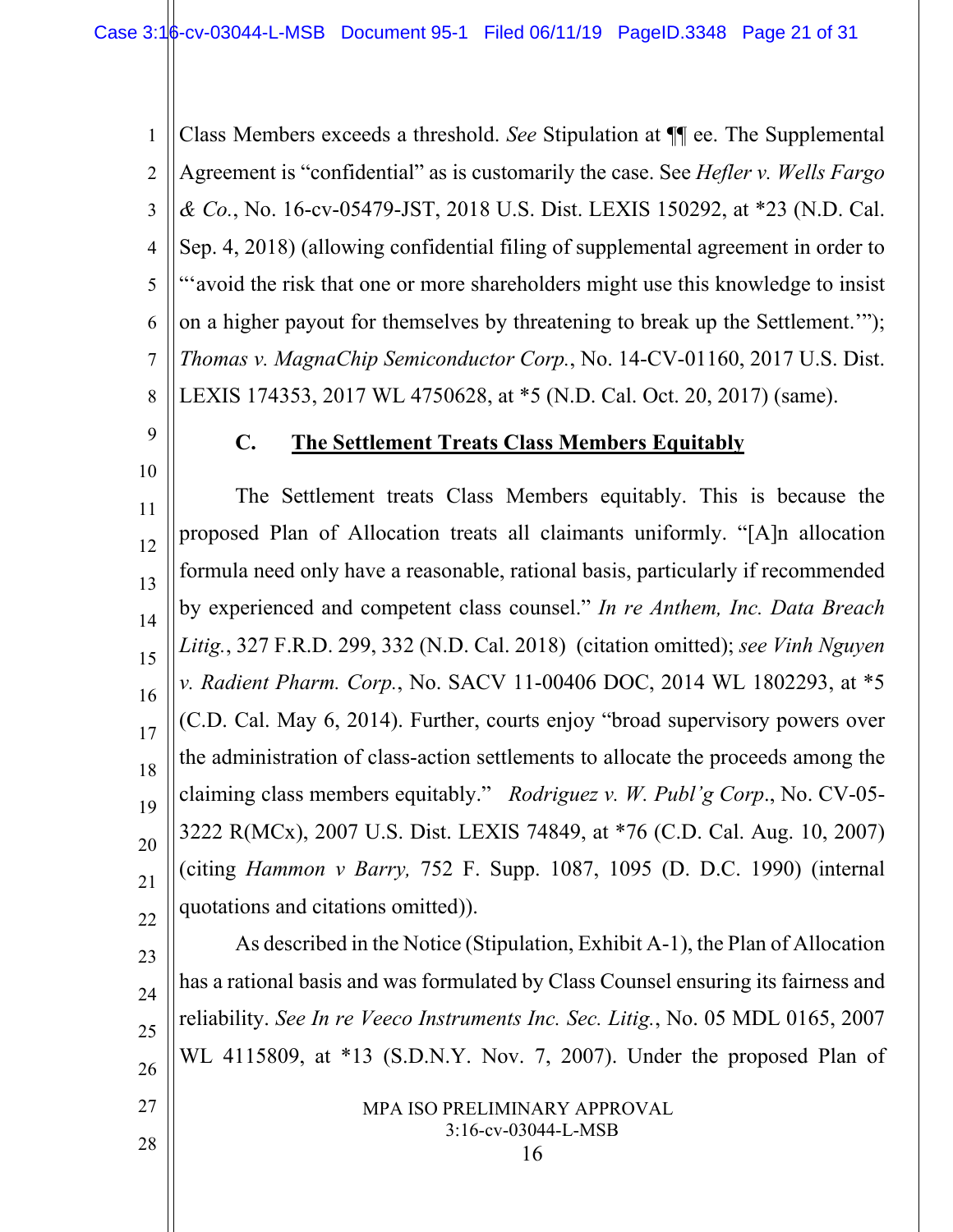1 2 3 4 5 6 7 8 9 10 11 12 13 14 15 16 Allocation, each Authorized Claimant will receive their pro rata share of their Recognized Loss depending upon the number of Illumina shares purchased during the Class Period and held at the close of trading on October 10, 2016. The Plan of Allocation is based upon the premise that Class Members sustained damages by purchasing Illumina's common stock at artificially inflated prices. Accordingly, the proposed Plan of Allocation seeks to compensate Class Members in accordance with the devaluation that Illumina common stock experienced when corrective disclosures entered into the public sphere. The Plan of Allocation relies on the corrective disclosures listed in the Amended Complaint along with other disclosures that are legally and factually relevant according to Class Counsel's consultation with experts, which is common in securities class actions. *In re Datatec Sys., Inc. Sec. Litig.*, No. 04-CV-525, 2007 WL 4225828, at \*5 (D.N.J. Nov. 28, 2007); *see also In re Gen. Instrument Sec. Litig.*, 209 F. Supp. 2d 423, 431 (E.D. Pa. 2001) (deeming plan of allocation where "claimants are to be reimbursed on a *pro rata* basis for their recognized losses based largely on when they bought and sold their shares of [company] stock" as "even handed").

17 18 19 20 21 22 23 24 25 26 The Plan of Allocation is substantially similar to other plans of allocation that have been approved and successfully implemented in other securities class action settlements, including within this Circuit. *See Veeco*, 2007 WL 4115809, at \*14 ("Each valid claim will then be calculated so that each authorized claimant will receive, on a proportionate basis, the share of the net settlement fund that the claimant's recognized loss bears to the total recognized loss of all authorized claimants."); *Global Crossing*, 225 F.R.D. at 462 ("Pro-rata distribution of settlement funds based on investment loss is clearly a reasonable approach."). In assessing a proposed plan of allocation, the Court may give great weight to the opinion of informed counsel. *See, e.g.*, *Chavarria v. N.Y. Airport Serv., LLC*, 875

> MPA ISO PRELIMINARY APPROVAL 3:16-cv-03044-L-MSB

27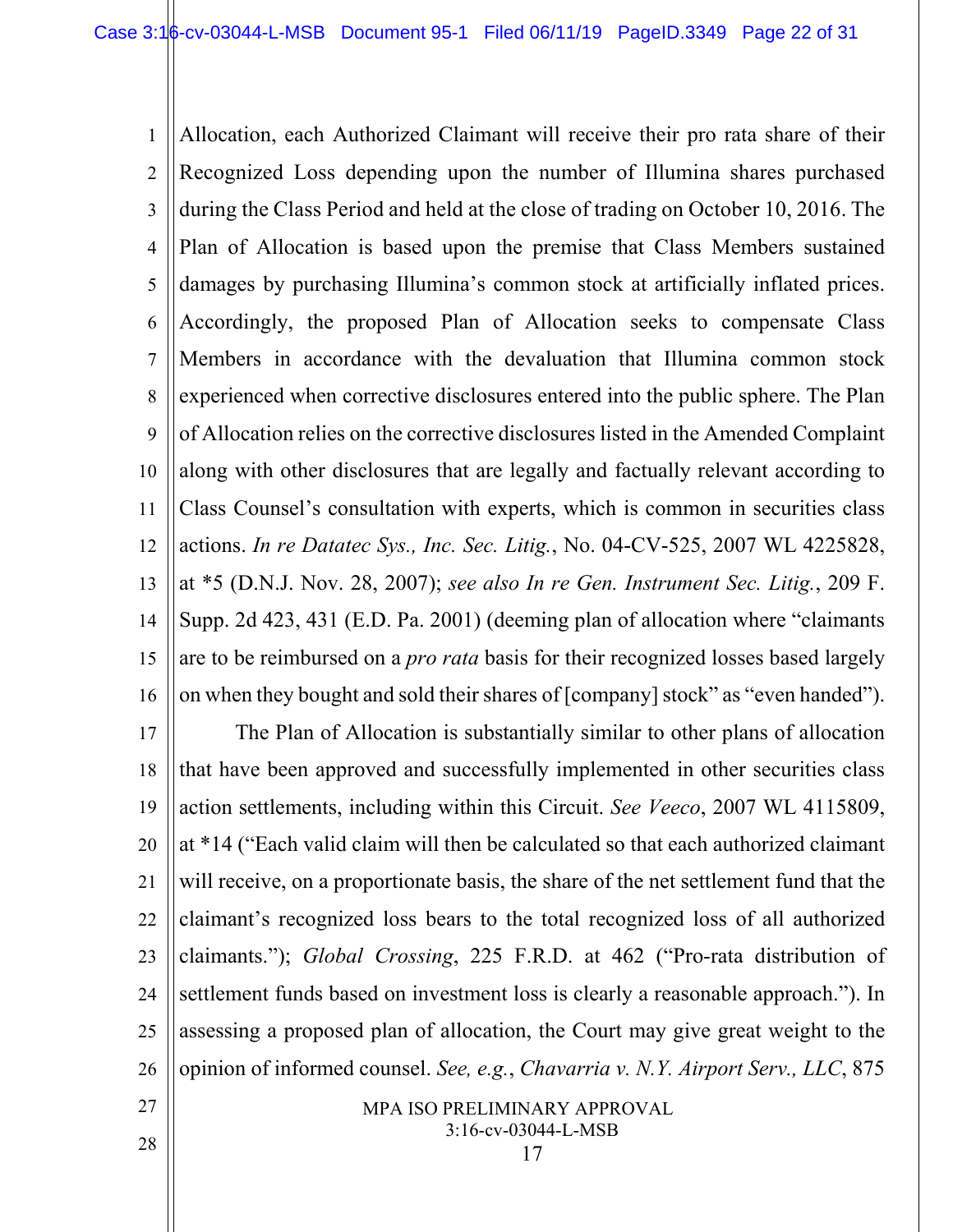1 2 3 4 5 6 7 F. Supp. 2d 164, 175 (E.D.N.Y. 2012) ("In determining whether a plan of allocation is fair, courts look primarily to the opinion of counsel. That is, 'as a general rule, the adequacy of an allocation plan turns on whether counsel has properly apprised itself of the merits of all claims, and whether the proposed apportionment is fair and reasonable in light of that information.'"). Accordingly, given Class Counsel's opinion concerning the Plan of Allocation, this factor weighs in favor of granting preliminary approval.

8 9

### <span id="page-22-0"></span>**V. PROVISIONAL CERTIFICATION OF THE SETTLEMENT CLASS UNDER RULE 23 IS APPROPRIATE**

10 11 12 13 14 15 16 17 18 19 20 21 For the sole purpose of implementing the proposed Settlement, Plaintiffs seek and Defendants agree to the certification of a Settlement Class defined as all persons or entities, including, without limitation, their beneficiaries, that purchased or otherwise acquired purchased or otherwise acquired Illumina's common stock between July 26, 2016, and October 10, 2016 (inclusive), with the exclusions noted above in the Settlement Class Definition. Before a class may be certified, the following requirements of Rule 23(a) must be satisfied: (a) the class is so numerous that joinder of all class members is impracticable; (b) there are questions of law or fact common to the class; (c) the claims or defenses of the representative parties are typical of the claims or defenses of the class; and (d) the representative parties will fairly and adequately protect the interests of the class. *See Hanlon,* 150 F.3d at 1019.

22 23

24

25

26

27

As discussed below, certification of a settlement class is appropriate here.

### MPA ISO PRELIMINARY APPROVAL 3:16-cv-03044-L-MSB

18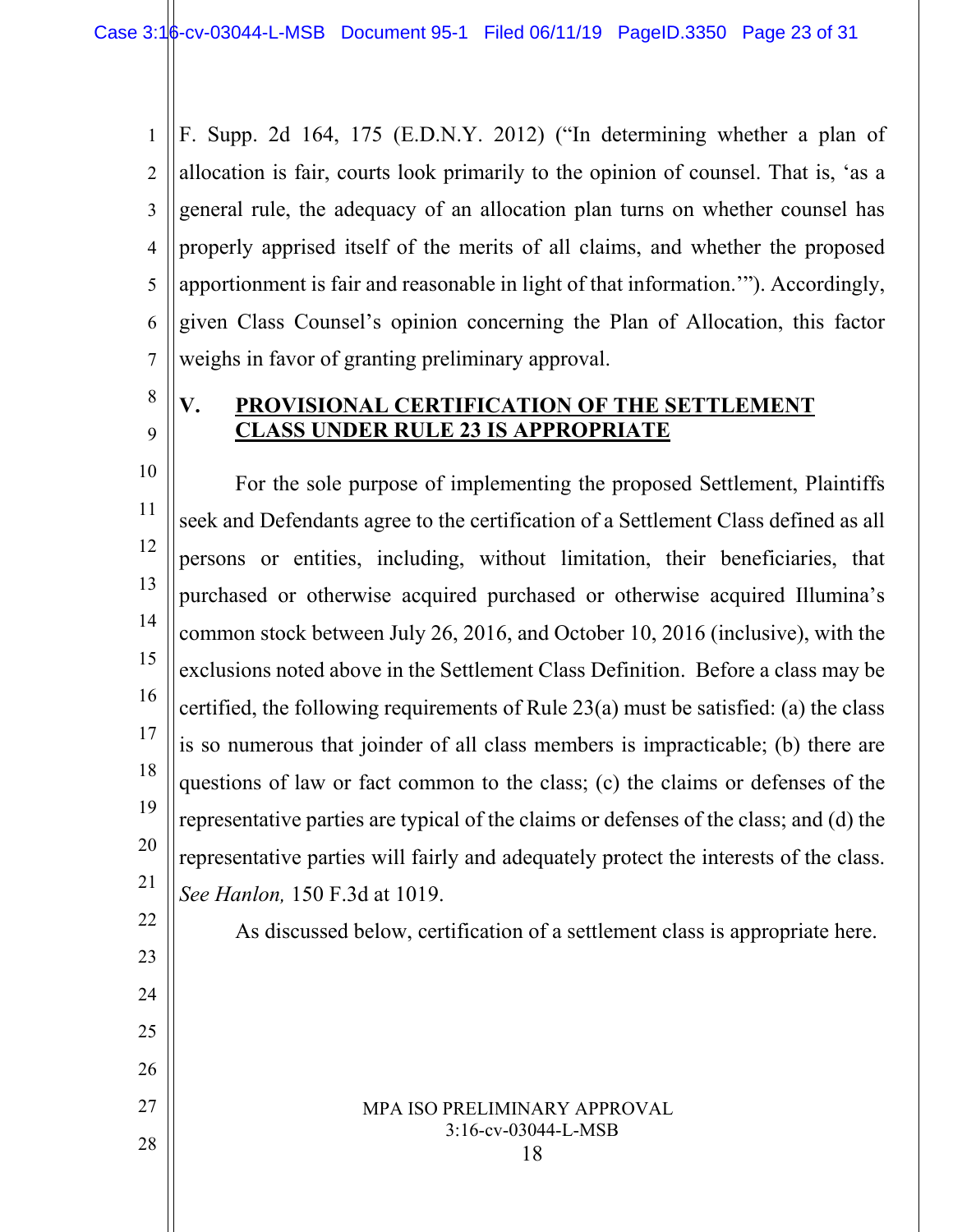### **A. The Settlement Class Members Are So Numerous that Joinder Is Impracticable**

3 4 5 6 7 8 9 10 11 12 13 While the precise number of members of the Settlement Class is unknown, the number certainly exceeds any number considered practical for joinder. As of the end of the Class Period, the Company had over 90 million shares of common stock outstanding. Indeed, courts routinely hold that Rule 23(a)'s numerosity requirement is satisfied under similar facts. *See In re Applied Micro Circuits Corp. Sec. Litig.*, No. 01-cv-0649 (KAJB), 2003 WL 25419526, at \*8 (S.D. Cal. July 15, 2003) (finding numerosity where the company issued millions of shares and the class is presumed to have thousands of members). From this information, one may conclude that there are likely thousands of members in the Settlement Class. The threshold for a presumption of impracticability is thus easily met. *See Hanlon*, 150 F.3d at 1019.

<span id="page-23-1"></span>14

<span id="page-23-0"></span>1

2

### **B. Common Questions of Law or Fact Exist**

15 16 17 18 19 20 21 In order to maintain a class action, there must be "questions of law *or* fact common to the class . . . ." Fed. R. Civ. P. 23(a)(2) (emphasis added). Construed liberally like the other Rule 23 requirements, commonality does not "require all questions of law and fact to be common." *In re Heritage Bond Litig*., No. MDL 02-ML-1475 DT, 2004 WL 1638201, at \*14 (C.D. Cal. July 12, 2004) (finding that "it is not necessary that every issue of law or fact be identical"); *see also Rodriguez v. Carlson*, 166 F.R.D. 465, 472 (E.D. Wash. 1996).

22 23 This case presents numerous common questions of both law *and* fact. Here, questions of law and fact common to all members of the Settlement Class include:

(a) Whether the federal securities laws were violated by Defendants' acts as alleged in the Amended Complaint;

(b) Whether the misstatements and omissions alleged herein were made

26

25

24

27

28

MPA ISO PRELIMINARY APPROVAL 3:16-cv-03044-L-MSB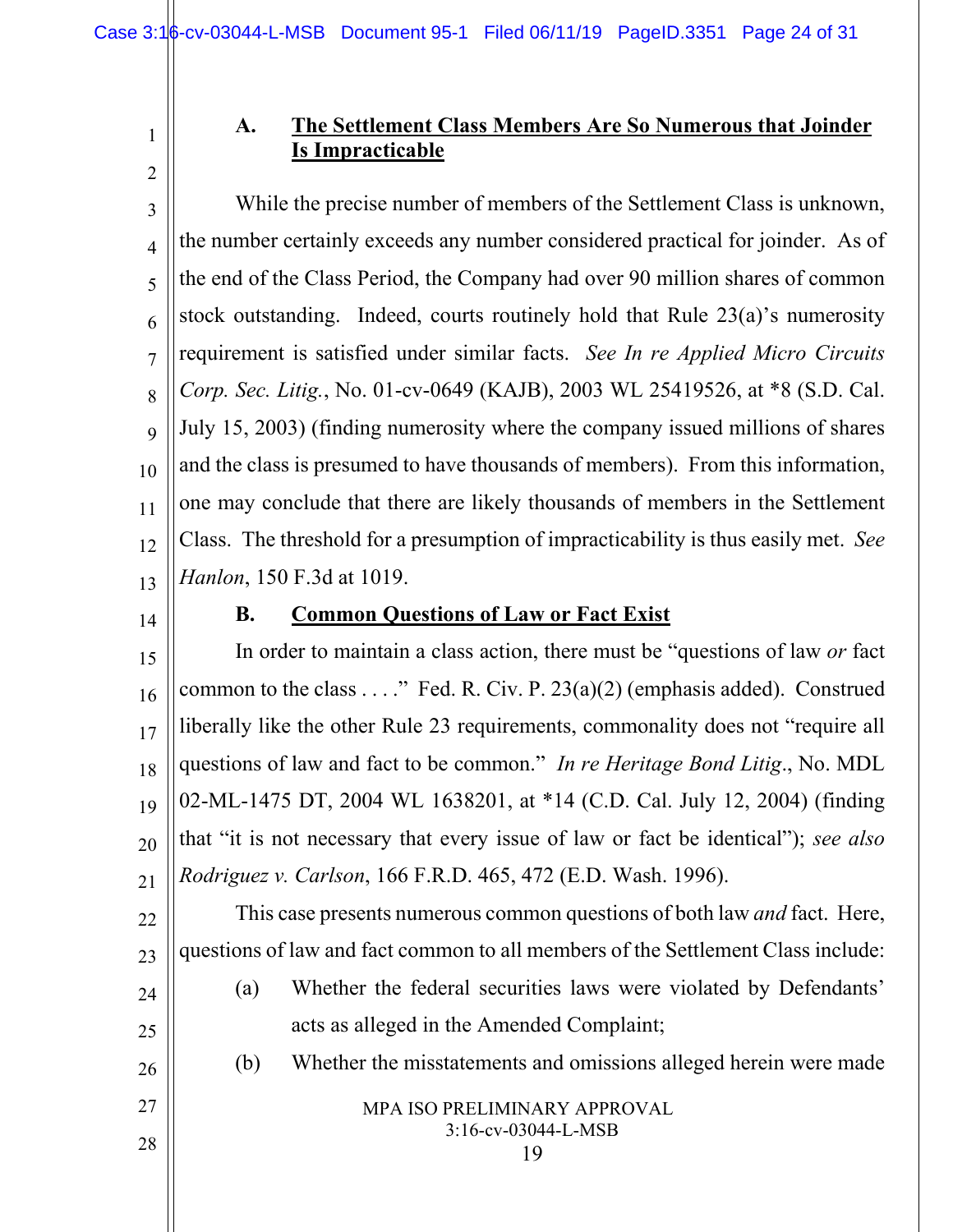with scienter;

<span id="page-24-0"></span>

| $\sqrt{2}$ | Whether the statements made by Defendants to the investing public<br>(c)                                                                                       |                                                                   |  |  |  |
|------------|----------------------------------------------------------------------------------------------------------------------------------------------------------------|-------------------------------------------------------------------|--|--|--|
| 3          | during the Class Period misrepresented material facts about                                                                                                    |                                                                   |  |  |  |
| 4          | Illumina's ability to correctly forecast declining instrument sales;                                                                                           |                                                                   |  |  |  |
| 5          | (d)                                                                                                                                                            | Whether Defendants acted knowingly or recklessly in issuing false |  |  |  |
| 6          | and misleading financial statements;                                                                                                                           |                                                                   |  |  |  |
| 7          | Whether the prices of Illumina common stock during the Class<br>(e)                                                                                            |                                                                   |  |  |  |
| 8          | Period were artificially inflated because of Defendants' conduct                                                                                               |                                                                   |  |  |  |
| 9          | complained of herein; and                                                                                                                                      |                                                                   |  |  |  |
| 10         | (f)                                                                                                                                                            | To what extent the Settlement Class members have sustained        |  |  |  |
| 11         | damages, and the proper measure of damages.                                                                                                                    |                                                                   |  |  |  |
| 12         | Accordingly, Rule $23(a)(2)$ is met.                                                                                                                           |                                                                   |  |  |  |
| 13         | <b>Plaintiffs' Claims Are Typical of Those of the Settlement Class</b><br>$\mathbf{C}$ .                                                                       |                                                                   |  |  |  |
| 14         | A plaintiff's claims will be deemed typical if "they are reasonably co-                                                                                        |                                                                   |  |  |  |
| 15         | extensive with those of absent class members; they need not be substantially                                                                                   |                                                                   |  |  |  |
| 16         | identical." Hanlon, 150 F.3d at 1020; see also Schaefer v. Overland Express                                                                                    |                                                                   |  |  |  |
| 17         | Family of Funds, 169 F.R.D. 124, 128-29 (S.D. Cal. 1996) (finding that typicality                                                                              |                                                                   |  |  |  |
| 18         | was met even though defendant claimed that the vast majority of shares were                                                                                    |                                                                   |  |  |  |
| 19         | purchased by institutional investors rather than small investors and that plaintiff                                                                            |                                                                   |  |  |  |
| 20         | relied on oral representations of his broker). The heart of the inquiry is whether                                                                             |                                                                   |  |  |  |
| 21         | the representative's claims and the class claims are interrelated so that class<br>treatment is economical. Gen. Tel. Co. of Southwest v. Falcon, 457 U.S. 147 |                                                                   |  |  |  |
| 22         | (1982).                                                                                                                                                        |                                                                   |  |  |  |
| 23         | Here, Plaintiffs' claims are similar to the claims of the other Settlement                                                                                     |                                                                   |  |  |  |
| 24         | Class members. Defendants' alleged course of conduct described in the Amended                                                                                  |                                                                   |  |  |  |
| 25         | Complaint uniformly affected all Settlement Class members, as they each                                                                                        |                                                                   |  |  |  |
| 26         |                                                                                                                                                                |                                                                   |  |  |  |
| 27         | MPA ISO PRELIMINARY APPROVAL                                                                                                                                   |                                                                   |  |  |  |
| 28         | 3:16-cv-03044-L-MSB<br>20                                                                                                                                      |                                                                   |  |  |  |
|            |                                                                                                                                                                |                                                                   |  |  |  |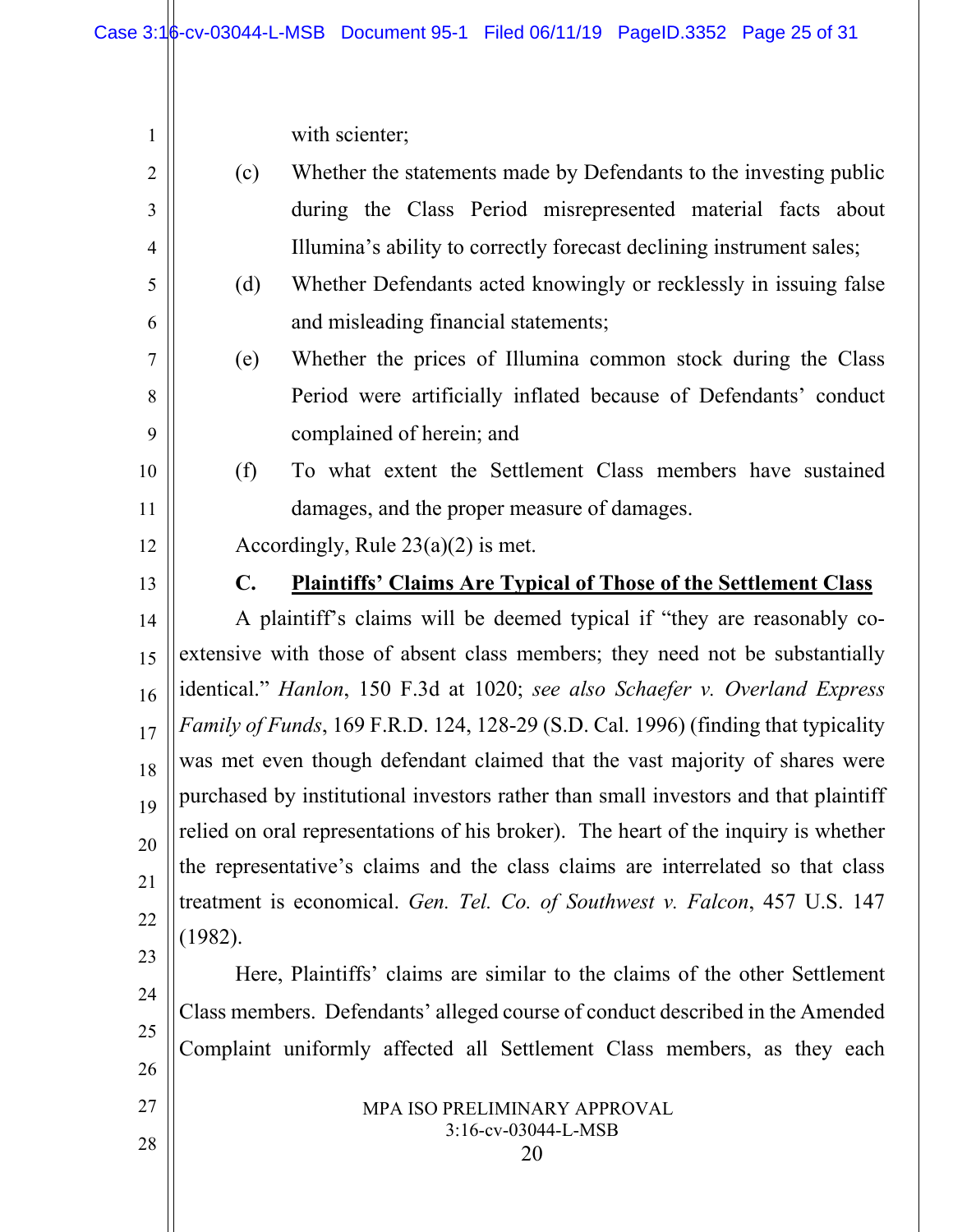1 2 3 4 5 6 allegedly suffered economic injury from the decline in market value following the corrective disclosures. Plaintiffs' claims are typical of the other Settlement Class members because, like all other Settlement Class members, they allegedly were injured when the truth about Illumina's inability to forecast declining sales of instruments was revealed. Thus, the typicality requirement of Rule  $23(a)(3)$  is met.

<span id="page-25-0"></span>7

### **D. Plaintiffs Are Adequate Representatives of the Settlement Class**

8 9 10 11 12 13 14 The purpose of the adequacy requirement is to "uncover conflicts of interest between named parties and the class they seek to represent." *Amchem Prods., Inc. v. Windsor,* 521 U.S. 591, 594 (1997). The factors relevant to a determination of adequacy are: (1) the absence of potential conflicts between the named plaintiff and his counsel with other class members; and (2) that counsel chosen by the representative party is qualified, experienced and able with the named plaintiff to vigorously conduct the litigation. *See Hanlon,* 150 F.3d at 1020.

15 16 17 18 19 20 21 There are no apparent conflicts of interest between Plaintiffs and the absent Settlement Class members. Plaintiffs have been committed to the vigorous prosecution of this action from the outset and have reached a resolution that they believe is in the best interests of the Settlement Class. Plaintiffs have been engaged during the settlement negotiation process and support this motion and the Settlement it requests. Moreover, the Court previously determined that Lead Counsel, Levi & Korsinsky is qualified to represent the Settlement Class.

<span id="page-25-1"></span>22

27

28

### **E. The Requirements Of Rule 23(b)(3) Are Also Satisfied**

23 24 25 26 Rule 23(b)(3) authorizes class certification where, in addition to the requirements of Rule 23(a), common questions of law *or* fact predominate over any individual questions and a class action is superior to other available means of

- MPA ISO PRELIMINARY APPROVAL 3:16-cv-03044-L-MSB
	- 21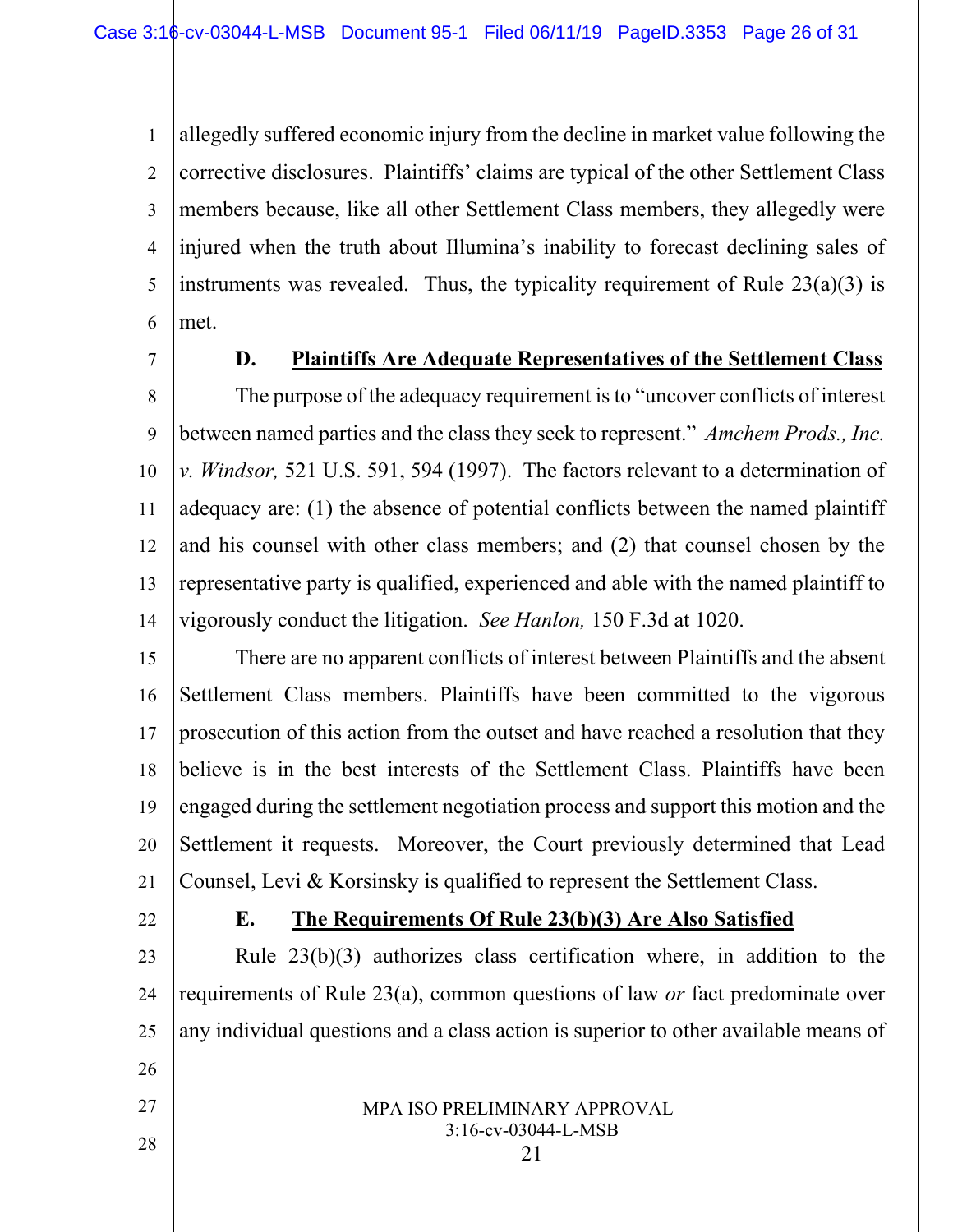2 adjudication. *See Amchem,* 521 U.S. at 607. This case easily meets Rule  $23(b)(3)$ 's requirements.

<span id="page-26-0"></span>3

<span id="page-26-1"></span>14

15

26

27

28

1

### **1. Common Legal and Factual Questions Predominate**

4 5 6 7 8 9 10 11 12 13 "Predominance is a test readily met in certain cases alleging . . . securities fraud . . . ." *Amchem,* 521 U.S. at 625. In this securities fraud case, Defendants' alleged liability arises from their conduct with respect to Illumina's ability to forecast a decline in instrument sales. Whether Defendants' publicly disseminated releases and statements during the Class Period omitted and/or misrepresented material facts is the central issue in this case and predominates over any individual issue that theoretically might arise. *See Hanlon*, 150 F.3d at 1022 (stating that Rule 23(b)(3) is satisfied where "[a] common nucleus of facts and potential legal remedies dominates [the] litigation"). Thus, the predominance requirement is satisfied here.

### **2. A Class Action is the Superior Means to Adjudicate Plaintiffs' and Members of the Settlement Class's Claims**

16 17 18 19 20 21 22 23 24 25 The second prong of Rule 23(b)(3) is essentially satisfied by the proposed Settlement itself. As explained in *Amchem*, "[c]onfronted with a request for settlement-only class certification, a district court need not inquire whether the case, if tried, would present intractable management problems for the proposal is that there be no trial." 521 U.S. at  $620$  (citing Fed. R. Civ. P.  $23(b)(3)(D)$ ). Thus, any manageability problems that may have existed here—and Plaintiffs know of none—are eliminated by the Settlement. In any event, given the alternatives, *e.g.*, unnecessarily burdening the judiciary with numerous actions involving relatively small amounts of damages, which "would prove uneconomic for potential

> MPA ISO PRELIMINARY APPROVAL 3:16-cv-03044-L-MSB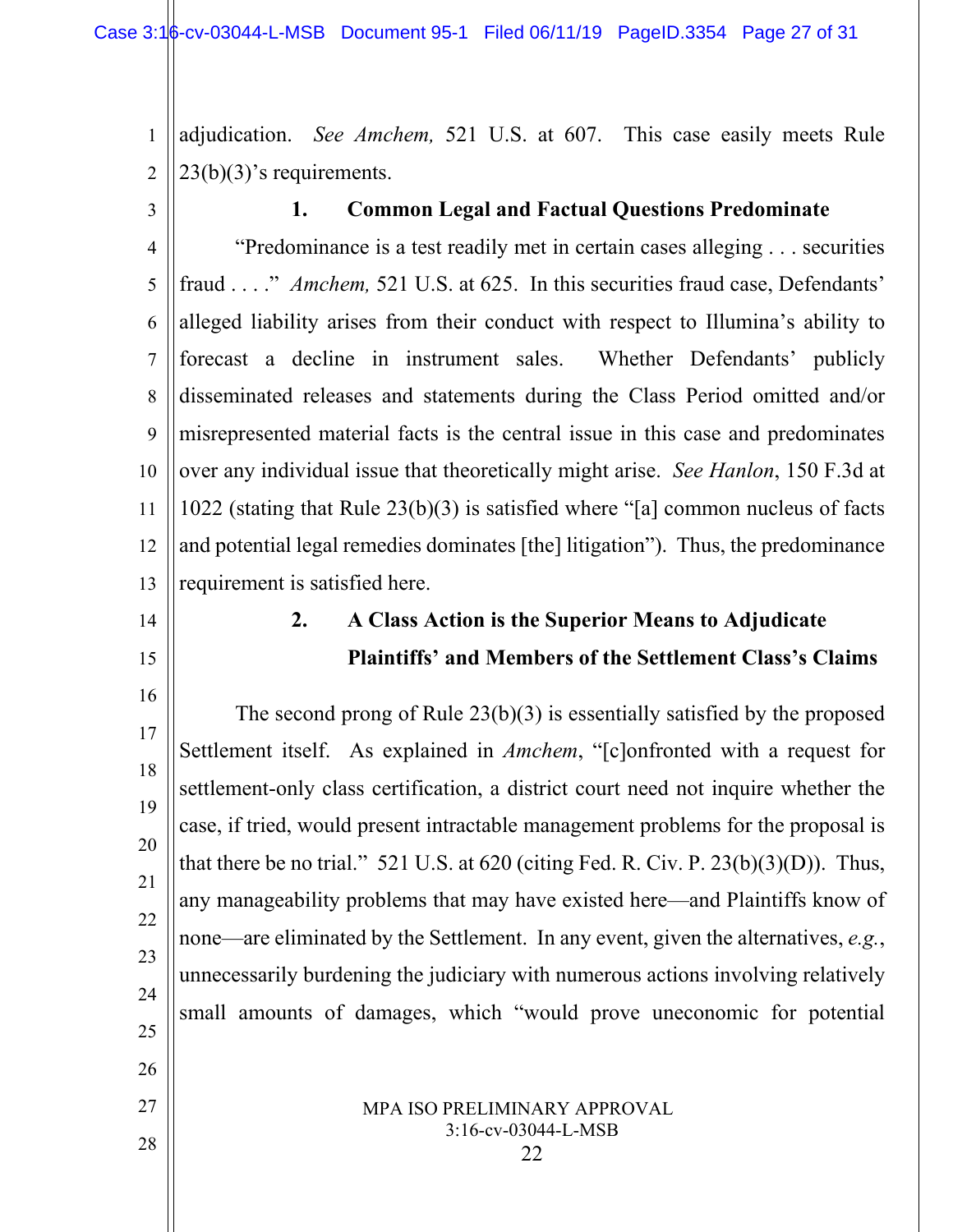1 2 plaintiffs" where "litigation costs would dwarf potential recovery," resolving this case on a class-wide basis is clearly preferable. *Hanlon*, 150 F.3d at 1023.

### <span id="page-27-0"></span>**VI. THE PROPOSED NATURE AND METHOD OF CLASS NOTICE ARE CONSTITUTIONALLY SOUND AND APPROPRIATE**

5 6 7 8 9 10 11 12 Preliminary approval of the proposed Settlement permits notice to be given to the Settlement Class members of a hearing on final settlement approval, at which they and the settling parties may be heard with respect to final approval. *See Manual for Complex Litigation*, Third, §23.14 (West ed. 1995). Here, the parties propose that notice be given principally by U.S. mail. *See* Stipulation, Exhibit A at ¶ 12. In addition, the Stipulation provides for publication of a summary notice, which will be published on the claims administrator website and in a national business newswire. *See id*. at ¶ 15.

13 14 15 16 17 18 19 20 21 The proposed form of mailed notice (Exhibit A-1 to the Stipulation), provides the following details of the Stipulation to prospective members of the Settlement Class in a fair, concise and neutral way: (1) the existence of and their rights with respect to the class action, including the requirement for timely opting out of the Settlement Class; and (2) the Settlement with Defendants and their rights with respect to the Settlement. The proposed form of summary notice (Exhibit A-3 to the Stipulation), provides essential information about the Litigation and the Settlement, including an address for potential class members to write in order to obtain the full long form of notice.

22 23

3

4

24

25

26

27

28

3:16-cv-03044-L-MSB 23

The means and forms of notice proposed here constitute valid and sufficient

notice to the Settlement Class, the best notice practicable under the circumstances,

and comply fully with the requirements of Rule 23 and due process. *See e.g.*, *In* 

*re Cement and Concrete Antitrust Litig*., 817 F.2d 1435, 1440 (9th Cir. 1987),

*rev'd on other grounds*, 490 U.S. 93 (1989) (stating that "notice is satisfactory if

MPA ISO PRELIMINARY APPROVAL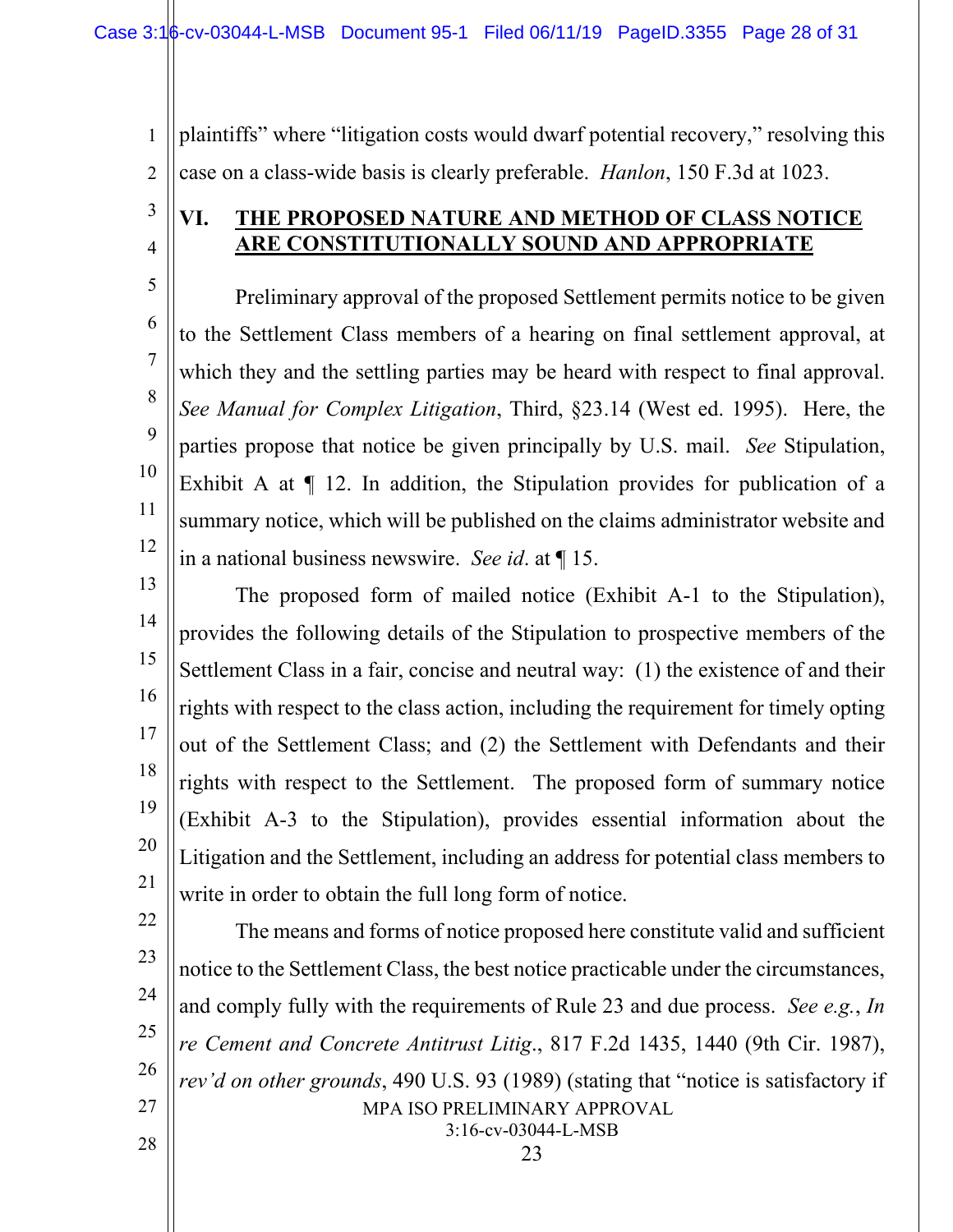1 2 3 4 5 6 7 8 it 'generally describes the terms of the settlement in sufficient detail to alert those with adverse viewpoints to investigate and to come forward and be heard'") (internal citation omitted); *Torrisi v. Tucson Elec. Power Co.*, 8 F.3d 1370, 1374 (9th Cir. 1993); *In re Equity Funding Corp. of Am Sec. Litig.*, 603 F.2d 1353, 1361 (9th Cir. 1979) (directing that class notice must "present a fair recital of the subject matter and proposed terms" and provide "an opportunity to be hear to all class members") (internal citation omitted); *see also Manual Third* § 30.41 (approving use of combined class notice and settlement notice where appropriate).

### <span id="page-28-0"></span>**VII. PROPOSED SCHEDULE**

10 11 12 13 || request the Court schedule the following dates: Plaintiffs respectfully request the Court schedule the dates required by, and set forth in the [Proposed] Order Granting Preliminary Approval of Settlement and Directing Dissemination of Notice to the Class. Specifically, Plaintiffs

| 14 | Last day to complete mailing of Notice and At least 60 days before          |  |
|----|-----------------------------------------------------------------------------|--|
| 15 | Proof of Claim Form and to publish Summary   deadline for objections        |  |
| 16 | Notice                                                                      |  |
| 17 | Last day for filing and serving papers in $\vert$ At least 42 days prior to |  |
| 18 | support of final approval of the proposed Final Approval Hearing            |  |
| 19 | Settlement, and the applications for Fee and                                |  |
| 20 | Expense Awards.                                                             |  |
| 21 | Last day for Settlement Class Members to   At least 35 days prior to        |  |
| 22 | submit comments in support of or in Final Approval Hearing                  |  |
| 23 | opposition to the proposed Settlement, and                                  |  |
| 24 | the applications for Fee and Expense Awards.                                |  |
| 25 |                                                                             |  |

25 26

27

28

9

MPA ISO PRELIMINARY APPROVAL 3:16-cv-03044-L-MSB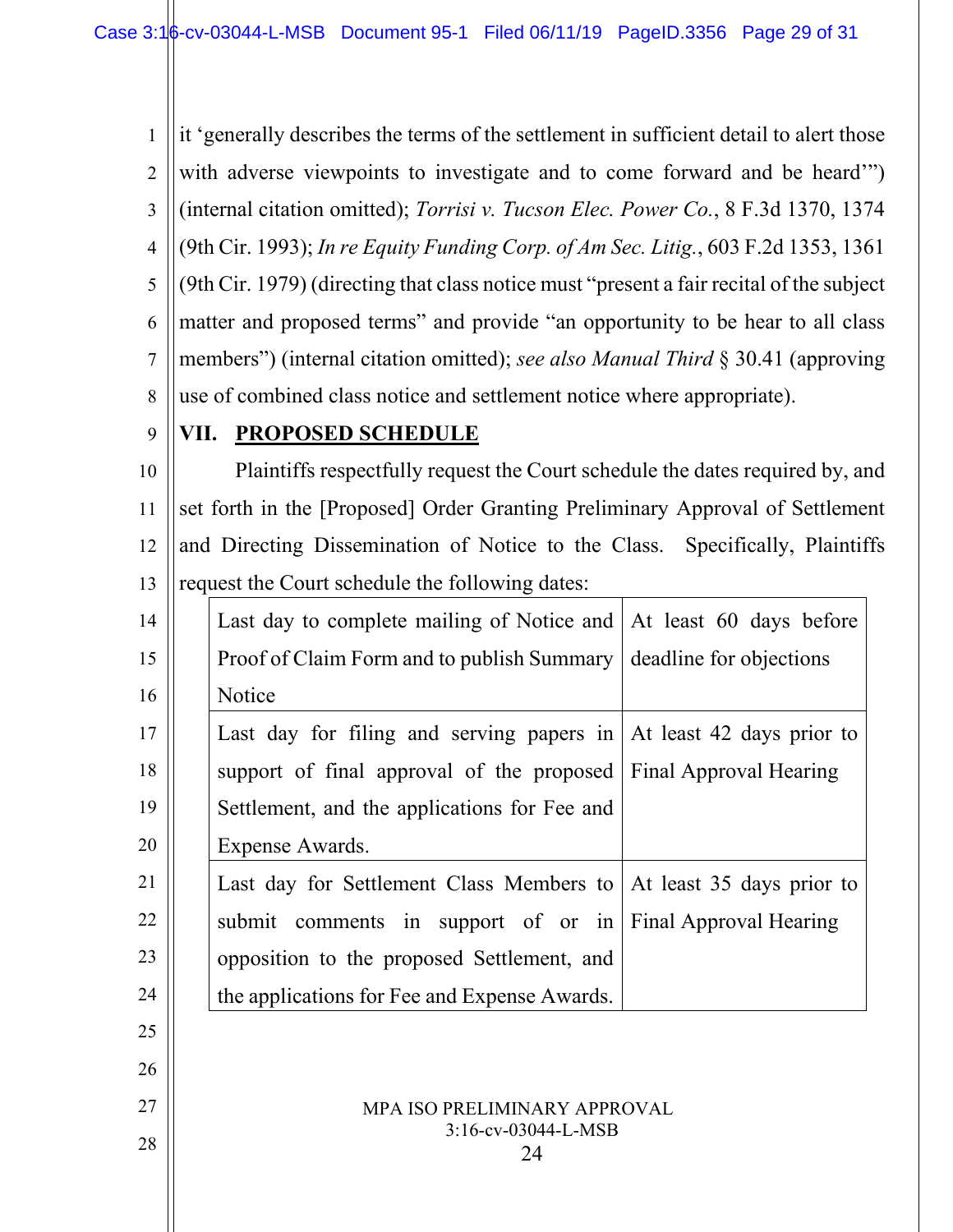|                | Last day for potential Settlement Class At least 35 days prior to           |                            |
|----------------|-----------------------------------------------------------------------------|----------------------------|
| $\overline{2}$ | Members to request exclusion from the Final Approval Hearing                |                            |
| 3              | Settlement Class.                                                           |                            |
| $\overline{4}$ | Last day for filing and serving papers in $\vert$ At least 14 days prior to |                            |
| 5              | response to objections to the proposed Final Approval Hearing               |                            |
| 6              | Settlement, and the applications for Fee and                                |                            |
| 7              | Expense Awards.                                                             |                            |
| 8              | Final Approval Hearing                                                      | At least 110 days from     |
| 9              |                                                                             | after entry of Preliminary |
| 10             |                                                                             | Approval Order             |
| 11             |                                                                             |                            |

#### <span id="page-29-0"></span>12 **VIII. CONCLUSION**

13 14 15 16 17 The proposed Settlement is presumptively fair and presents no obvious deficiencies. Accordingly, the Court should grant preliminary approval of the proposed Settlement and enter an order substantially in the form of the accompanying [Proposed] Order Granting Preliminary Approval of Settlement and Directing Dissemination of Notice to Class.

19

18

Dated: June 11, 2019 Respectfully submitted,

MPA ISO PRELIMINARY APPROVAL 3:16-cv-03044-L-MSB 25 20 21 22 23 24 25 26 27 28 *s/ Adam M. Apton* . **LEVI & KORSINSKY, LLP**  Adam M. Apton (SBN 316506) Adam C. McCall (SBN 302130) 445 South Figueroa Street, 31st Floor Los Angeles, CA 90071 Tel: (213) 985-7290 Fax: (202) 333-2121